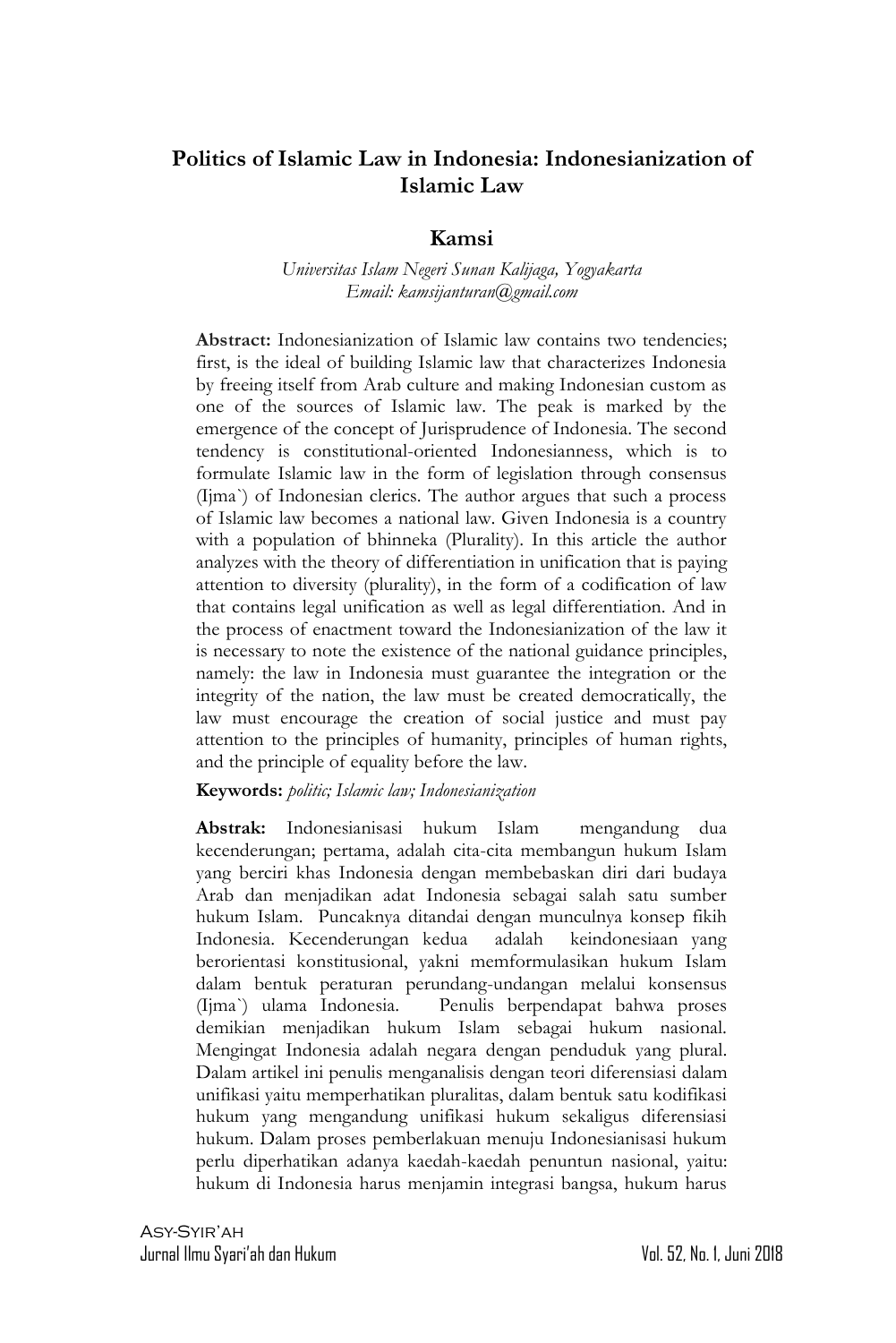diciptakan secara demokratis, hukum harus mendorong terciptanya keadilan sosial, dan harus memperhatikan prinsip kemanusiaan, prinsip hak asasi manusia, dan prinsip persamaan di depan hukum. **Kata kunci:** *politik; hukum Islam; Indonesianisasi*

### **Introduction**

This topic is based on the assumption that Islamic law "Jurisprudence of Indonesia" is based on Indonesian personality according to Indonesian character and character by making effective independent judgement (*ijtihad)*. 1 That means bridging between the pillars of religious scholars (*ulama)* and governmental leaders (*umara)*, as well as connecting religion and state.<sup>2</sup> Thus Indonesian jurisprudence is a form of dyadic relationship between the approach of "Return to the Qur'an and as *the tradition of Prophet (Sunnah)*" Islamic jurisprudence (Fikih) and Indonesianization itself. 3

The Indonesianization of Indonesian Islamic jurisprudence (Fikih*)* contains two trends; first, is the ideal of building Islamic law that characterizes Indonesia by freeing itself from Arab culture and making Indonesian custom as one of the sources of Islamic law. The peak is marked by the emergence of the Indonesia Jurisprudence concept. The second tendency is constitutional-oriented *Indonesianess,* namely formulating Islamic law in the form of legislation through unanimous agreement (*Ijma*) Indonesian scholars. <sup>4</sup> Through such processes, then Islamic law tends greatly to be a national law.

To realize Islamic law into national law required two conditions, one of which: all ideas must be included in the frame of Indonesian law, without mentioning Islam. The law for majority

<sup>1</sup>Mukti Ali, "Sambutan", in Nourouzzaman Shiddieqy, *Fikih Indonesia: Penggagas dan Gagasannya, Biografi, Perjuangan dan Pemikiran Teungku Muhammad Hasbi Ash-Shiddieqy* (Yogyakarta: Pustaka Pelajar,1997), p. vii.

<sup>2</sup> *Ibid.,* page. iv.

<sup>3</sup>Yudian W. Asmin, *Ushul Fiqih versus Hermeneutika: Membaca Islam dari Kanada dan Amerika* (Yogyakarta: Nawesea Press, 2011), p. 28.

<sup>4</sup>Yudian W. Asmin, "Reorientation of Indonesian Fiqh," in Yudian W. Asmin (ed.), *Ke Arah Fikih Indonesia: Mengenang Jasa Prof. Dr. T.M. Hasbi ash-Shiddieqy* (Yogyakarta: Forum of Islamic Law Studies Faculty of Syari'ah IAIN Sunan Kalijaga, 1994), p. 37.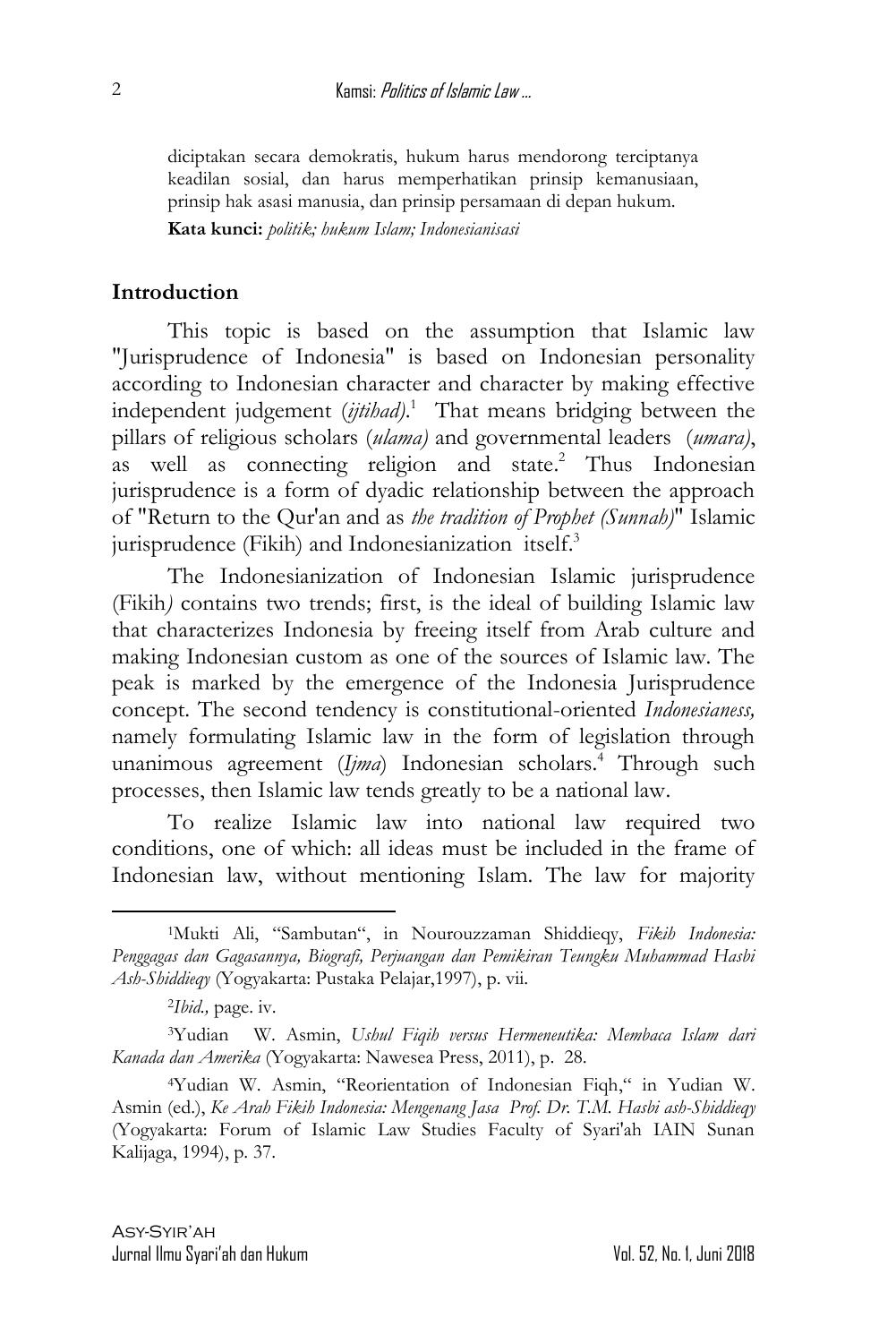groups has the prospect of being enforced, with the aim always to be in order to strengthen the state based on *Pancasila*. 5 Terminology *Indonesianization* of Islamic law is commonly used in Islamic legal literature in Indonesia as seen in the discussion of the Religious Judicature Law in Indonesia written by Mark Cammack. 6

In the rule of law in Indonesia, the law will be enforceable if it has been established by a state institution such as parliament, on the contrary a law which has not been determined by a categorical state institution can not be called a law even though it is essentially called law. 7 Therefore, efforts to fight for Islamic law become a positive one is part of *Indonesianization* of Islamic law. In other words, Indonesianization of Islamic law is the legislation or positivization of Islamic law through legal instruments as the Indonesian legal system that can be embryo of inclusivism and tolerance coupled with pluralism. Relation with the contribution of Islamic law to the development of national law should be formulated the concept of paradigm similarity in the effort of *Indonesianization* of Islamic law into Islamic law according to Indonesian law.

#### **The Basic and Position of Islamic Law in Indonesia**

The 1945 Constitution states that Indonesia is a legal state *(rechtsstaat)* not based on mere power *(machsstaat)*. This implies that the law must play a very important and decisive role to realize the ideals of the Indonesian nation. It also indicates the importance of Islamic law politics in the Republic of Indonesia.

3

<sup>5</sup>See Akh. Minhaji, "Modern Trends in Islamic Law: Notes on J.N.D. Anderson's Life and Thought", in *al*-*Jami*'ah, Volume 39, Number 1, January-June 2001, p. 271-272.

<sup>6</sup>Mark Cammack, "Indonesia's 1989 Religious Judicature Act: Islamization of Indonesia or Indonesianization of Islam?" in Arskal Salim dan Azyumardi Azra (ed.), *Shari`a and Politics in Modern Indonesia* (Singapore: Institute of Southeast Asian Studies, 2003), p. 96.

<sup>7</sup>Moh. Mahfud M.D., "Politik Hukum: Perbedaan Konsepsi Antara Hukum Barat Dan Hukum Islam", in *al-Jami'ah,* IAIN Sunan Kalijaga Yogyakarta, No. 63/VI/1999, p. 35.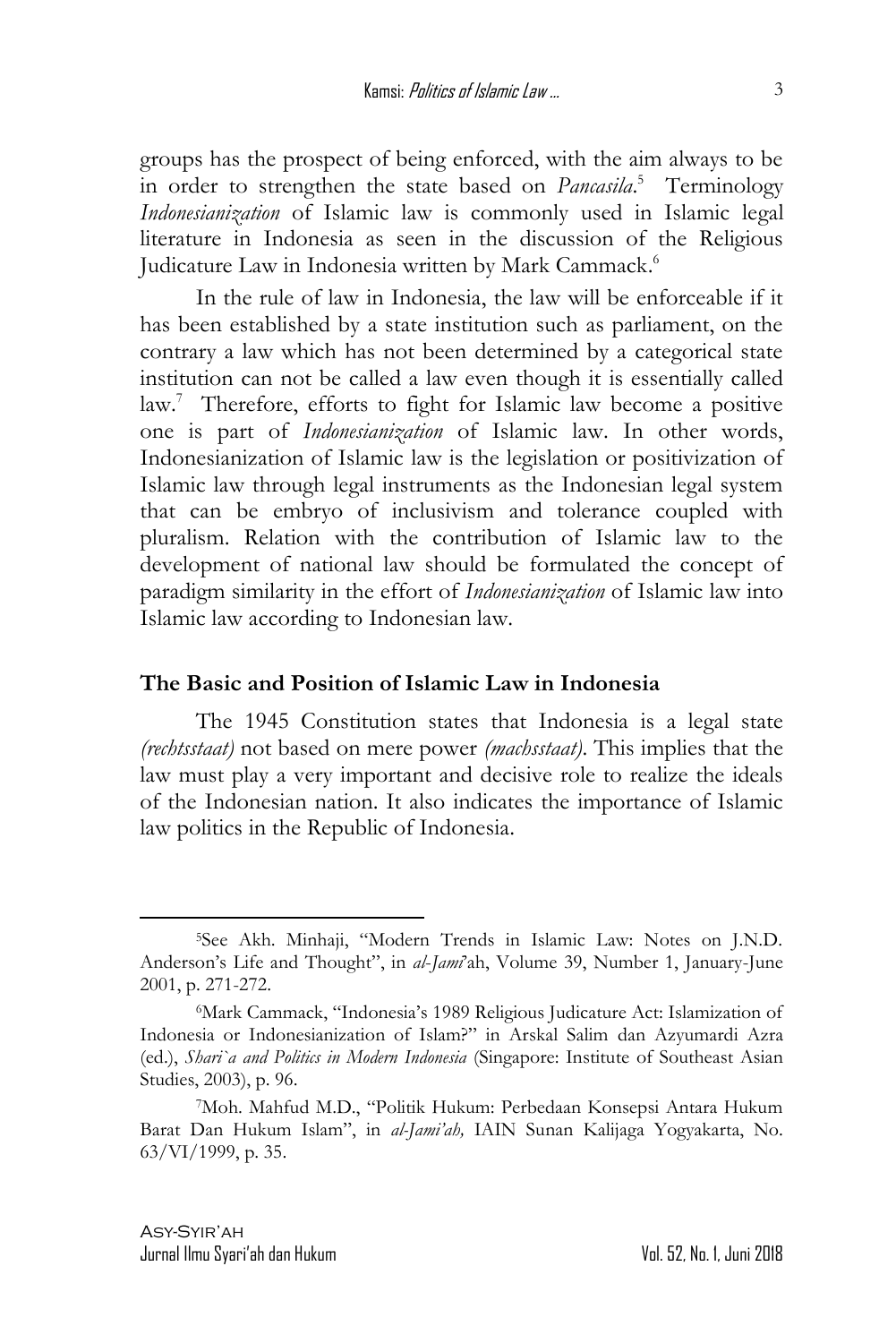Article II of the Transitional Rules of the 1945 Constitution states that "all State bodies and existing regulations are still in effect, as long as the new constitution has not been implemented according to this Constitution". This means that constitutionally Islamic law remains as it was before independence. Reimbursement or legal change is not easy and it requires justification for the continued validity of the law of colonial products even temporarily. The formulation of such clear justification gave the impetus for the Government of Indonesia to immediately make legal products in accordance with the 1945 Constitution and remove all legal products of colonial legacy, especially those that are inconsistent with the 1945 Constitution. 8 At the same time the Government of Indonesia should carefully select the laws of colonial products if there is a legal product that is preserved as it is quite possible that the products of colonial law have universal value so that it will be retained in Indonesia. This constitutional basis becomes the task of the Indonesian nation through political law that is rooted in its own philosophy and culture, a task that is not light because it involves many dimensions.<sup>9</sup>

From a legal point of view, it should be realized that the Republic of Indonesia, proclaimed on 17 August 1945, was actually the "successor" of the Dutch East Indies, not the successors of Majapahit, Sriwijaya or the archipelago of the archipelago in the past. What is meant by existing regulations and still in effect in the provisions of Article II of the Transitional Rules of the 1945 Constitution, is nothing but the laws of the Dutch East Indies, not the regulations of Majapahit or Sriwijaya Kingdom, or other kingdoms. Nor is the continuation of Japanese military government regulations, as the last ruler before the formation of the Republic of Indonesia. 10

According to Abdul Ghani Abdullah the existence and enactment of Islamic law in Indonesia has got its place

<sup>8</sup>Moh. Mahfud M.D., *Pergulatan Politik Hukum di Indonesia* (Yogyakarta: Gama Media, 1999), p. 32.

<sup>9</sup> *Ibid.*

<sup>10</sup>Yusril Ihza Mahendra, "Hukum Islam dan Pengaruhnya terhadap Hukum Nasional Indonesia", in a Seminar on Islamic Law in Southeast Asia by the Syari'ah Faculty of Syarif Hidayatullah State Islamic University, on December 5, 2005.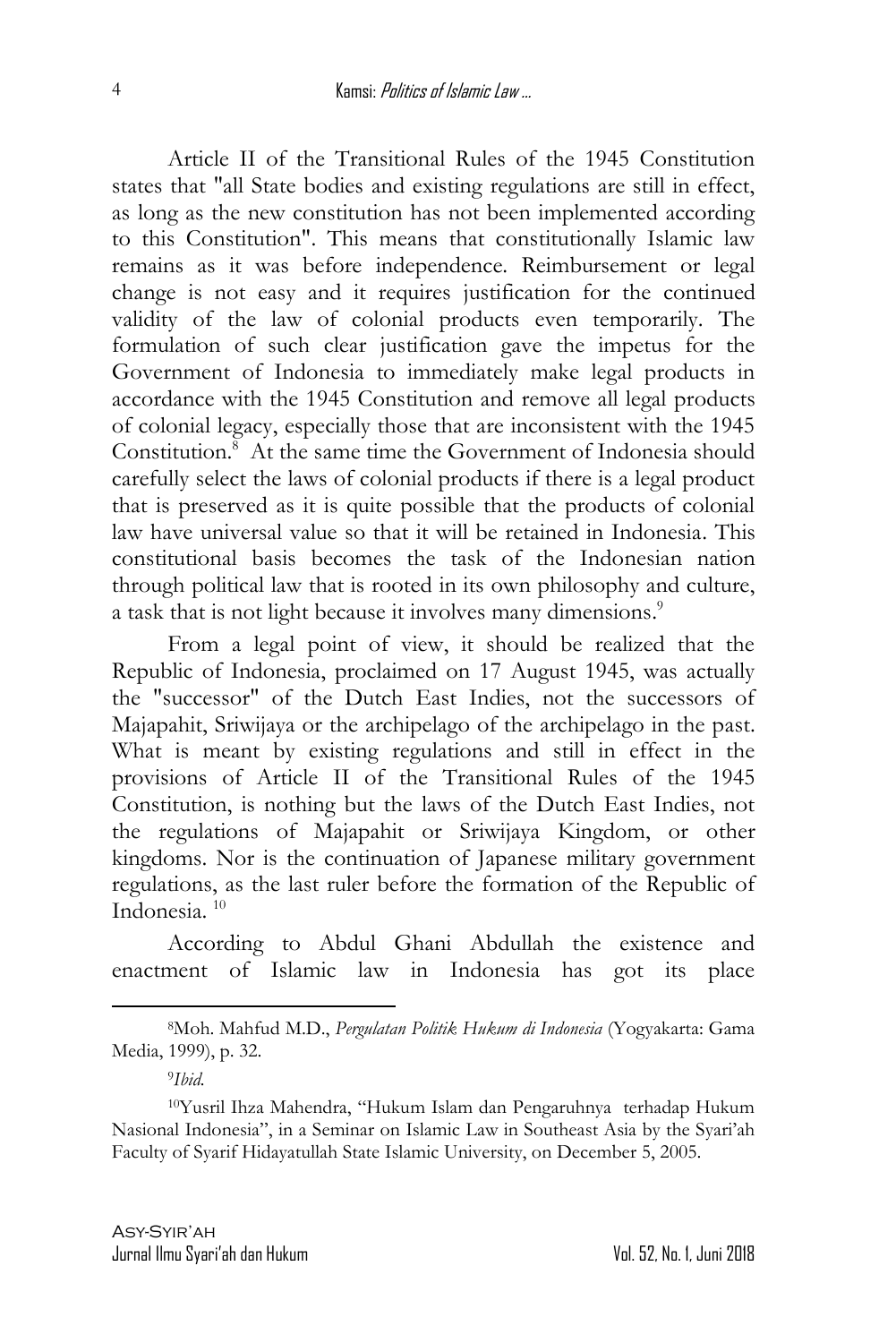constitutionally based on three reasons. First, the philosophical reason. Islamic teaching is a view of life, moral ideals and ideals of Muslim majority in Indonesia, and has an important role for the creation of fundamental norms Pancasila state. Second, sociological reasons. The development of the history of Indonesian Islamic society shows that the legal ideals and legal awareness of Islamic teachings have a continuous level of actuality. And thirdly, the juridical reason as stated in Articles 24, 25 and 29 of the 1945 Constitution which provides a place for the validity of Islamic law in a formal juridical.<sup>11</sup>

In other words that all laws applicable in Indonesia, refer to the plural co-existence, which leads to the philosophy of the nation of *'bhinneka tunggal ika'* and the foundation of Pancasila state. This is in contrast to the institutionalization and codification process of law in Egypt which goes beyond the principle of ground norm of Egyptian national legislation which affirms that all laws prevailing in Egypt remain inspired by Islam which is the basis of Egyptian society, although in many cases, it appears the secular.<sup>12</sup>

In general, the position of Islamic law in Indonesia is not only contained in Article 20 or 24 of the 1945 Constitution (in addition to other laws), but specifically listed also in Article 29 Paragraph (1) of the 1945 Constitution. In this article clearly stated that the state is based over the One Godhead. In the political development of national law, the position of Islamic law other than seen as mentioned above, is also seen in a number of other rules such as:

*First* in MPRS Stipulation Number II/MPRS/1960 which states that the improvement of marriage law and inheritance law should also consider religious factors. But until the beginning of the New Order government (March 27, 1968) - when MPRS Decree Number II /

<sup>11</sup>Abdul Ghani Abdullah, "Peradilan Agama Pasca UU No.7/1989 dan Perkembangan Studi Hukum Islam di Indonesia", in *Mimbar Hukum*, Number 1, Year V (Jakarta: al-Hikmah & Ditbinpera Islam Depag RI, 1994), p. 94-106.

<sup>12</sup>Chuzaimah Batubara, M.A., Dissertation Review, Joko Mirwan Muslim, "Islamic Law and Social Change: A Comparative Study of The Institutionalization and Codification of Islamic Family Law in the Nation State Egypt and Indonesia (1990-1995)", in [http://chuzaimahbb.multiply.com/journal/item/20/Hukum](http://chuzaimahbb.multiply.com/journal/item/20/Hukum%20_Islam_di)  [\\_Islam\\_di\\_](http://chuzaimahbb.multiply.com/journal/item/20/Hukum%20_Islam_di)Mesir\_dan\_Indonesia Retrieved June 10, 2011.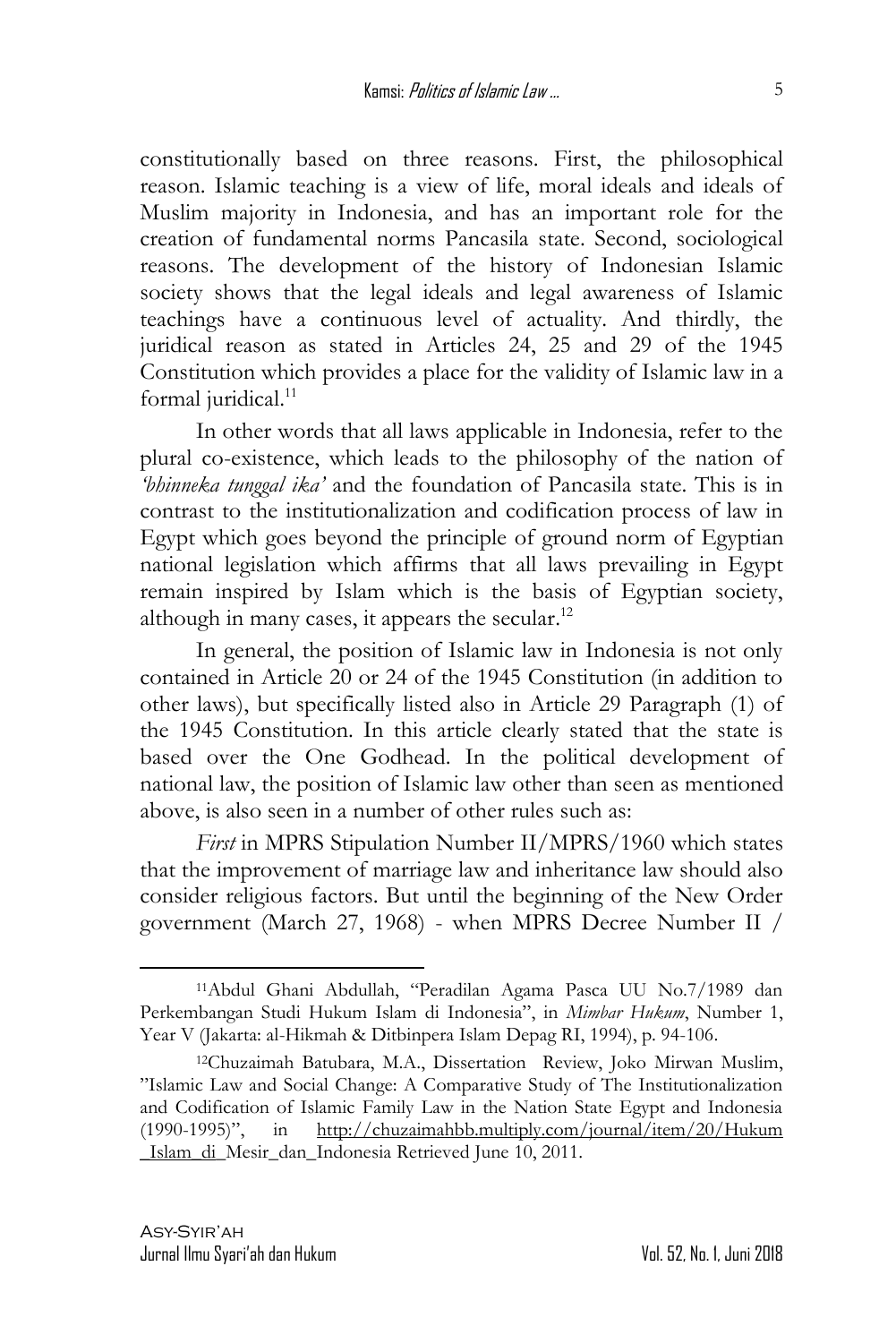MPRS / 1960 no longer applied - none of the laws appeared in the field of marriage and inheritance even though the National Law Development Institution had prepared a Comprehensive Marriage Registration Bill. , The Marriage Law Bill, and the Inheritance Law  $Bil<sup>13</sup>$ 

Second, the Guidelines of State Policy and the Five-Year Development Plan of Legal Affairs as explained by the Minister of Justice Ali Said, as the holder of legal political policy in the Republic of Indonesia at the opening of the National Civil Law Renovation Symposium in Yogyakarta on 21 December 1981. It was emphasized that in addition to customary law and Western law, Islamic law is also one component of the Indonesian legal system and became one of the raw materials of the establishment of Indonesian national law.<sup>14</sup>

*Third,* in Chapter IV.A.2. The 1999 National Guidelines of the State of the Republic of Indonesia, which is the product of the reform era, affirmed that the direction of national legal policy, outlined by customary law, religious law (in this case Islamic law) and Western law.

*Fourth*, the National Long-Term Development Plan (RPJPN) 2005-2025, explained that the development of national law should take into account the legal awareness in society and the demand for the establishment of national law to fulfill sociological value that is in accordance with the cultural values prevailing in society. This implies that the formation of national law should refer to the laws that live in society. Islamic law is a law that lives in society and adhered by the majority of the state of Republic of Indonesia is also one component of the Indonesian legal system and become one of the raw materials of the formation of national law.

<sup>13</sup>Isma'il Sunny, "Kedudukan Hukum Islam dalam Sistem Ketatanegaraan Indonesia," in Amrullah Ahmad, *Dimensi Hukum Islam Dalam Sistem Hukum Nasional Mengenang 65 Th. Prof. Dr. Busthanul Arifin, S.H.* (Jakarta: Gema Insani Press, 1996), p. 135.

<sup>14</sup>Muhammad Zainal Abidin, *[Kedudukan Hukum Islam dalam Negara Republik](http://www.masbied.com/2010/06/04/kedudukan-hukum-islam-dalam-negara-republik-indonesia/)  [Indonesia,](http://www.masbied.com/2010/06/04/kedudukan-hukum-islam-dalam-negara-republik-indonesia/)* [http://www.masbied.com/2010/06/04/](http://www.masbied.com/2010/06/04/%20kedudukan-hukum-islam-dalam-negara-republik-indonesia/) kedudukan-hukum-islam-dalam[negara-republik-indonesia/.](http://www.masbied.com/2010/06/04/%20kedudukan-hukum-islam-dalam-negara-republik-indonesia/) Retrieved May 16, 2011.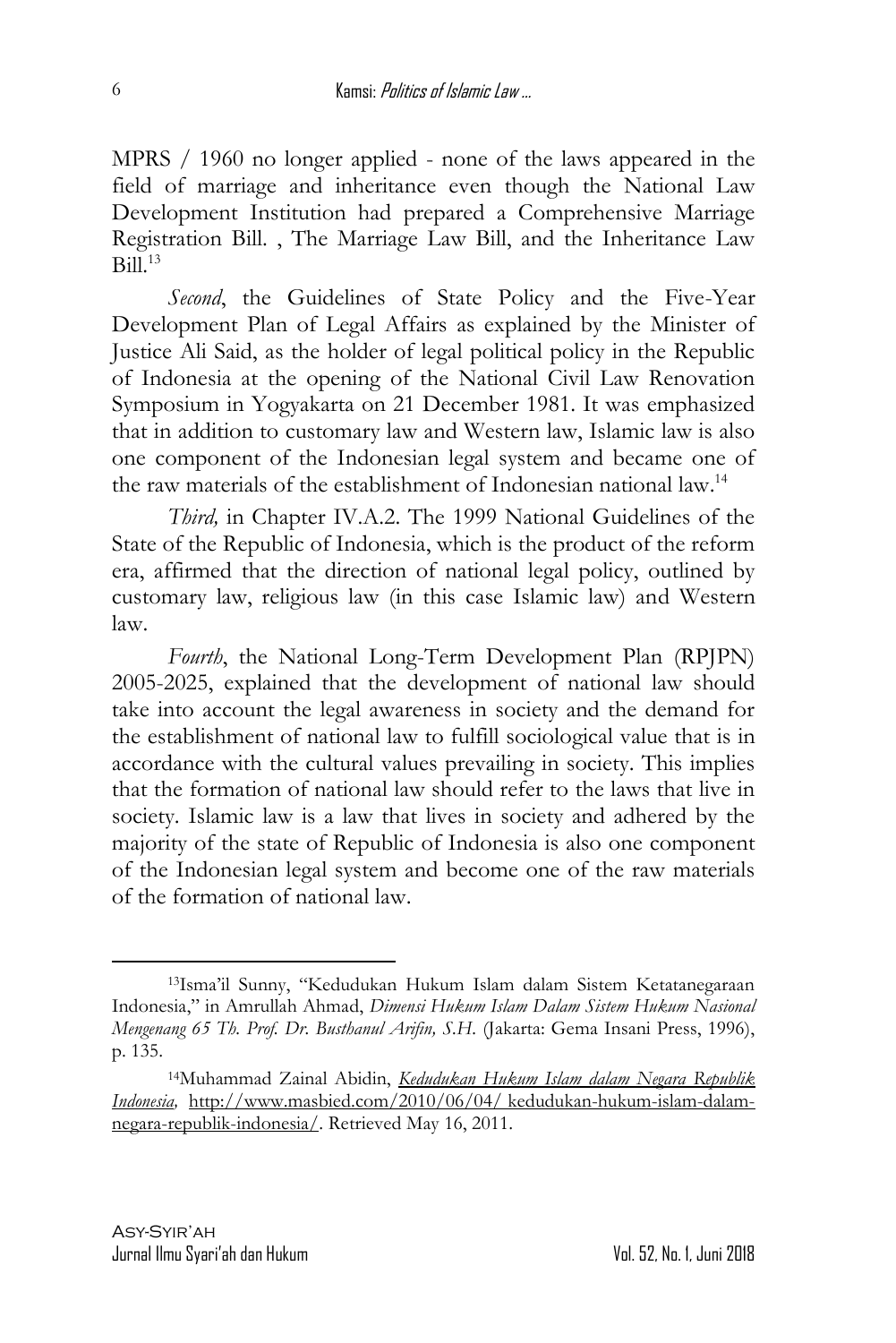By looking at the position of Islamic law from such a strongly political aspect, in practice we find the following: *first*, the role of Islamic law in filling the void of positive law. This is seen by the enactment of Islamic law for its adherents as a positive law by the government through the ratification of several laws and regulations. 15 Based on that Islamic law has filled the legal vacuum for Muslims *(lex specialist)* in the areas of family law, inheritance law, charity and zakat. *Second*, the role of Islamic law contributes to the source of value towards national law making. The law applies to all Indonesian citizens *(lex generalis).* As a source of the value of the rule of law to be created, Islamic law is not limited to the field of civil law, but can also apply to other legal areas such as criminal law, constitutional law, state administrative law. For that reason, Islamic law really acts as a source of law.

### **The Root of Conflict of Positivization of Islamic Law**

As part of human life everywhere, whenever and wherever they are not free from conflict, either on a personal, family or institutional scale, including legal institutions. Historically sowing the conflict in the problem of application of Islamic law (*Sharia)*, either through political and constitutional channels or through physical struggle, and it has become part of the long history of the struggle of Muslims in this country. However, socio-political reality shows that such an idea never gets the support of the majority of the Indonesian population. By many observers this phenomenon is considered strange, because Indonesia is known as the country with the largest Muslim adherents in the world. The question we should ponder: how is it possible in a

<sup>15</sup>In the present fact there are several products of laws and regulations that formally and materially have a legal juridical content of Islamic law, namely (1) Law No. 1 of 1974 on Marriage, (2) PP No. 28 of 1977 regarding *Charity*, (3) ) Law No. 7 of 1989 on Religious Courts, (4) Law Number 7 of 1992 Law Number 10/1998 and Law Number 23/1999 on the National Banking System which permits the operation of Sharia Banks, (5) Presidential Instruction No. 1 of 1991 on the Compilation of Islamic Law, (6) Law No. 17/1999 on Hajj Implementation, and (7) Law No. 38/1999 on Charity *Zakah* Management.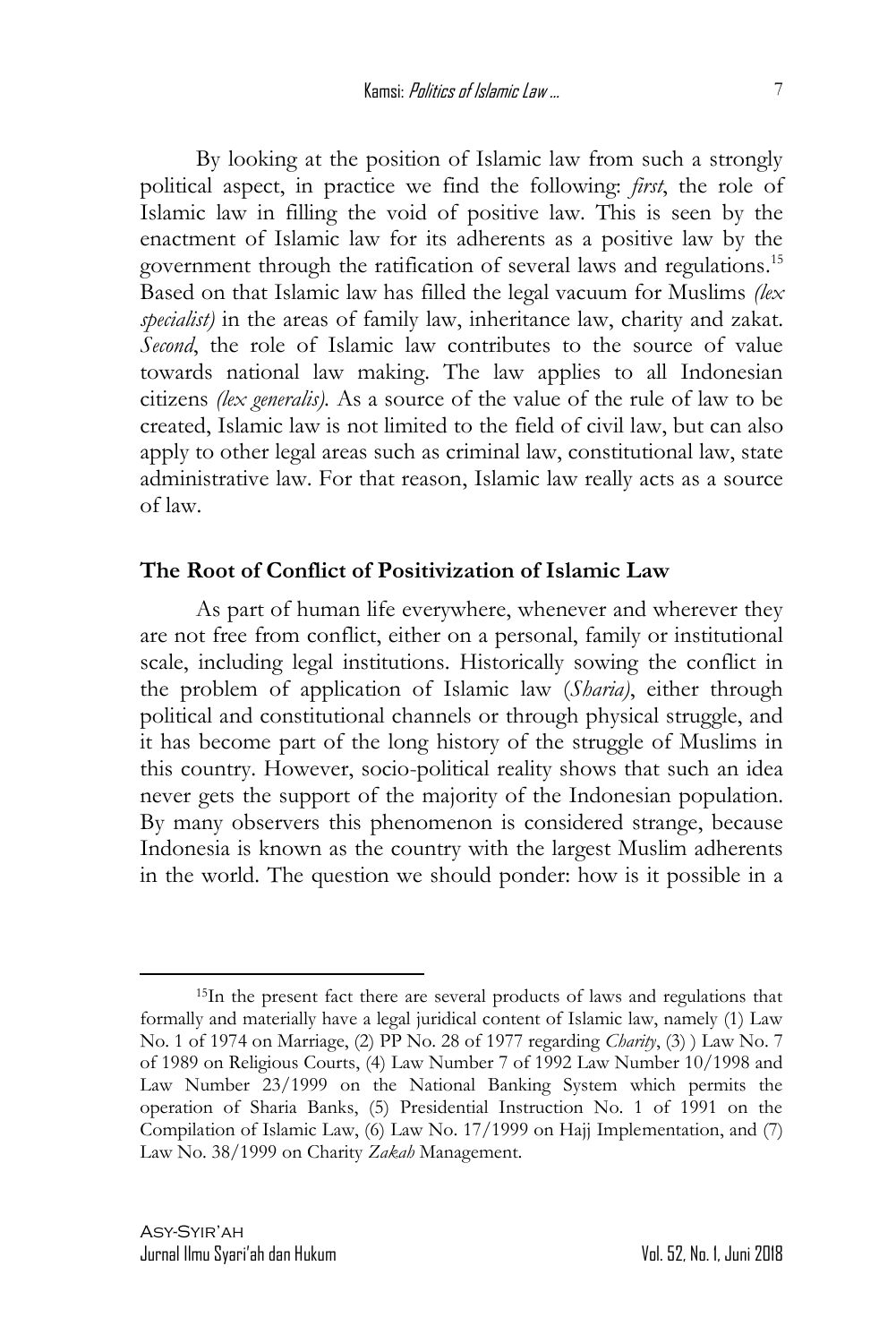Muslim-majority country the idea of enforcing Islamic law has never received a serious response. 16

The political reality shows that Indonesia is constitutionally not an Islamic state but a Pancasila state. Therefore, it is not possible to formally institute the Islamic community (*ummah)* fully embody the Islamic principle of law especially in its official form. 17

A country that embraces the democratic system, then everything must be formulated democratically, that is by seeing the will and aspirations of the wider community so that the legal products in accordance with the conscience of the people. The way the state wheel can not be removed from the frame of power, because in the state there are centers of power that always play its role in accordance with the task and authority that has been determined. But in practice each other often collide because the power that runs is closely related to the political power that is playing. Because the state, power, law and politics is a unity that is difficult to separate, because all the components are always playing in the implementation of state and government wheels.<sup>18</sup> Therefore it is necessary to find the root of the conflict, that difference can also occur in the *positivization* of Islamic law.

The interesting and even unique issue of the *positivization* of Islamic law can not be separated from the discourse and debate about the concept of nationalism that also brings the idea of Islam as the basis of the state and other ideas that want the state and other laws that are also rooted in the life of the people of Indonesia.<sup>19</sup> Based on

<sup>16</sup>Ahmad Faissal, *Rekonstruksi Syariat Islam: Kajian Tentang Pandangan Ulama Terhadap Gagasan Penegakkan Syari`at Islam oleh KPPSI di Sulawesi Selatan* (Yogyakarta: Dissertation of UIN Sunan Kalijaga Graduate Program, 2004), p. 2-3.

<sup>17</sup>Moh. Mahfud M.D., "Politik Hukum: Perbedaan konsepsi Antara Hukum Barat dan Hukum Islam", p. 43.

<sup>18</sup>Firdaus, "Politik Hukum di Indonesia (Kajian Dari Sudut Pandang Negara Hukum)", in *Journal of Islamic Law*, Volume 12, Number 10, September 2005, p. 49- 50.

<sup>19</sup>Moh. Mahfud M.D., "Perjuangan dan Politik Hukum Islam di Indonesia" in Syamsul Anwar, *Antologi Pemikiran Hukum Islam di Indonesia antara Idealitas dan Realitas*, (Yogyakarta: Faculty of Shari'ah UIN Sunan Kalijaga, 2008), p. 60.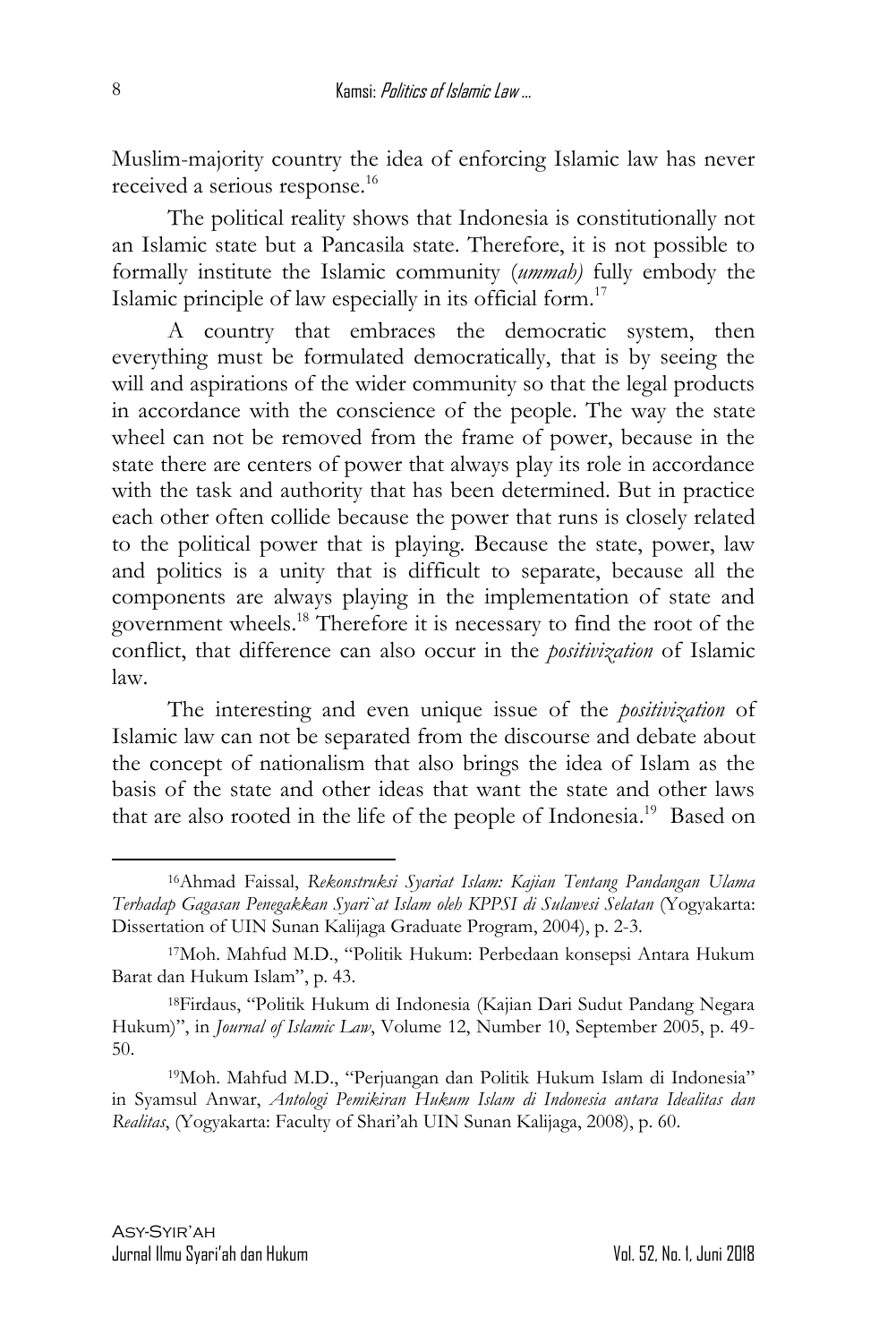the historical record of the rise of Indonesian nationalism during this period is marked by the emergence of the struggle against the Dutch colonial movement to be free from the grip of the colonizer. In this struggle Islam has an important role in determining the existence of this country and the debate about whether an independent state will be Islamic or non-Islamic ideology can be followed in our national historical records.

First, in 1916, came the scene Jawi Hisworo, the political struggle between the struggle of non-Islamic ideology against Islam. At that time, a Javanese-language Jawi Hisworo newspaper contained insulting writings of the Prophet Muhammad by saying it as a drunkard and compactor which, of course, then raised the Muslims to defend his rights with the content of the idea that society needs to be regulated Islam, as prescribed through the Prophet Muhammad. This movement is vocally voiced among others by the *Sarekat Islam*. Faced with the reaction of Muslims like this in 1918 Jawi Hisworo supporters formed the Javanese National Committee. The committee denounced the *Sarekat Islam* group's movement in political life to fight for Indonesian independence. The group insists that politics and religion should be separated, while the *Sarekat Islam* group wants to link politics with religion (Islam).

Second, the Polemics between Soekarno and Natsir<sup>20</sup> about Islam and the State. This polemic begins from the writings of Sukarno in the *Panji* of Islam under the title Slavery of Understanding Islam. This paper was originally intended to respond to the writings of K.H. Mas Mansur entitled Noting the Youth Movement in the *Adil* and *Panji Islam* Magazines. Sukarno's writings contained a sharp criticism of Islamic orthodoxy which he said needed to be corrected with his insights. Sukarno invited the Islamic thought and thought to be always renewed and not maintained in a conservative manner because Islamic laws can always adapt to the culture and development of

<sup>20</sup>The polemic between these two figures also occurred in the postwar period only the object of policy to seize Irian Barat. They differ from the thought of political strategy even though it has the same effect, namely the end of the ideological problem between the Nationalist and Islam. See A. Syafii Maarif, *Islam dan Politik di Indonesia pada Masa Demokrasi Terpimpin (1959-1965)* (Yogyakarta: IAIN Sunan Kalijaga Press, 1988), p*.* 73-77.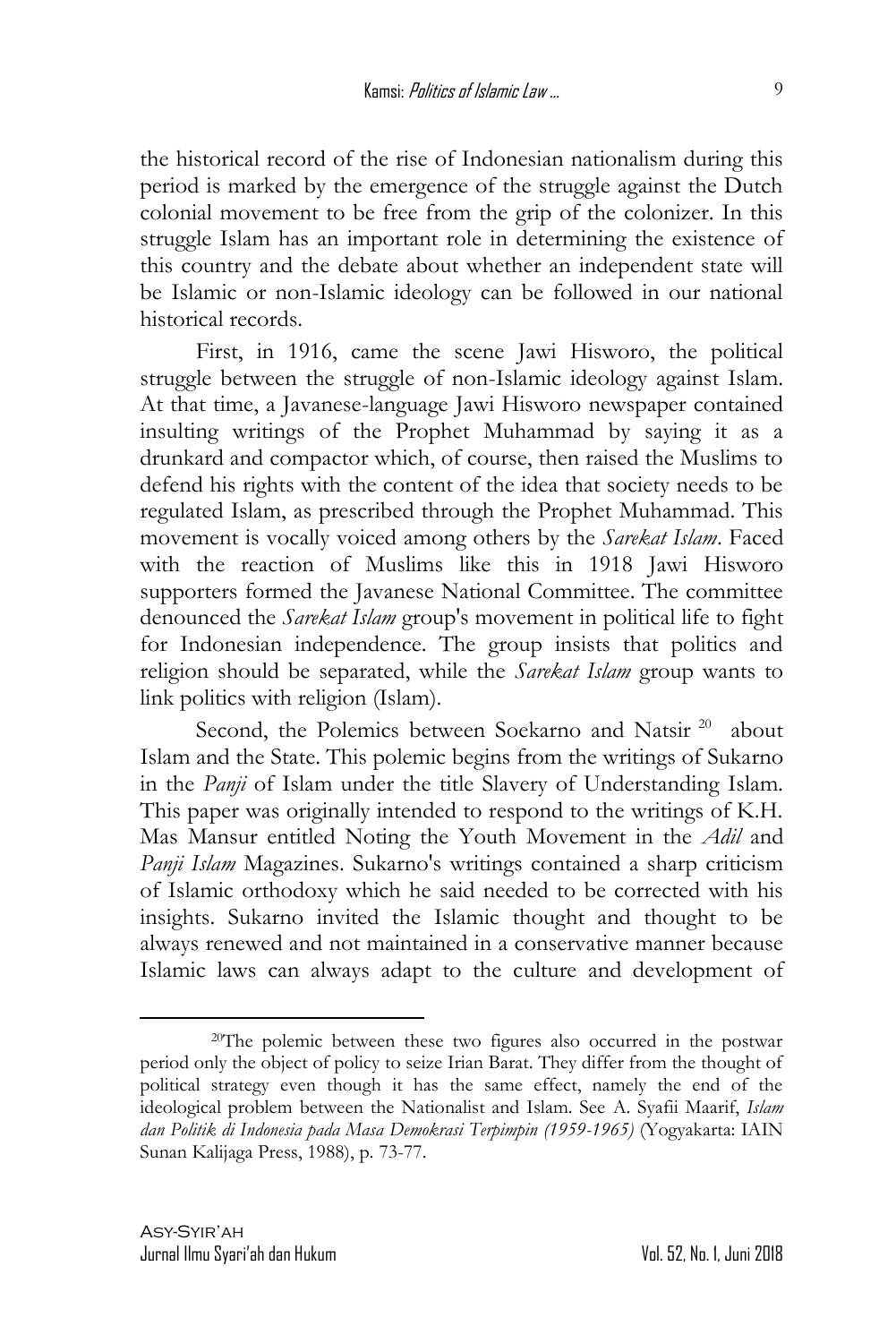circumstances and can match the progress. In addition, Sukarno also alludes to the state's relationship with religion, namely for the good that both religion and state should be separated as to which was put forward by Kemal Atatürk in 1928. Soekarno's later writings were addressed by Natsir under the pseudonym Muchlis in *Al-Manar* and *Panji Islam* magazines with the title *Perskot* by throwing his astonishment at Sukarno who glorified Kemal Atatürk that separated the country from religion, and why did Soekarno reject the unity of state and religion by reason of not there is unanimous agreement *(ijmak)*. So, in his writings Natsir reverse the logic of Sukarno about *ijmak* by asking, if there is no *ijmak* about the unity of state and religion, then is there *ijmak* about the necessity of separating between religion and state. Therefore, Sukarno's views must be rejected because there is no *ijmak*. 21

The polemic of these two figures became the forerunner to the development of subsequent thoughts concerning religious and state relations in the debates when formulating the basis of state in political institutions such as Agency for Investigation of Indonesian Independence Preparedness Enterprises (BPUPKI), Preparatory Committee for Indonesian Independence (PPKI), Constituent Assembly and even the People's Consultative Assembly categorized at the level of ideological-empirical ideological debate*. 22*

Third, the formal debate on the Preparatory Committee for Preparatory of Indonesian Independence (BPUPKI) established in April 1945 as well as in the Committee for the Preparation of Indonesian Independence (PPKI), an agency established to declare independence, transferred power, ratified the constitution, and established a government for Indonesia if will be independent.<sup>23</sup>. This is where the climax of the contradictions becomes clearer when the process of forming the foundation of the Republic of Indonesia. Such

<sup>21</sup>Moh. Mahfud M.D., "Perjuangan dan Politik Hukum Islam di Indonesia...", p. 63-64. See Diliar Noer*, Gerakan Modern Islam di Indonesia 1900-1942* (Jakarta: LP3ES, 1996), p. 296.

<sup>22</sup>Abdul Halim, *Politik Hukum Islam di Indonesia Kajian Posisi Hukum Islam dalam Politik Hukum Pemerintahan Orde Baru dan Era Reformasi* (Jakarta: Badan Litbang dan Diklat Departemen Agama RI, 2008), p. 113.

<sup>23</sup>*Ibid*., p. 66.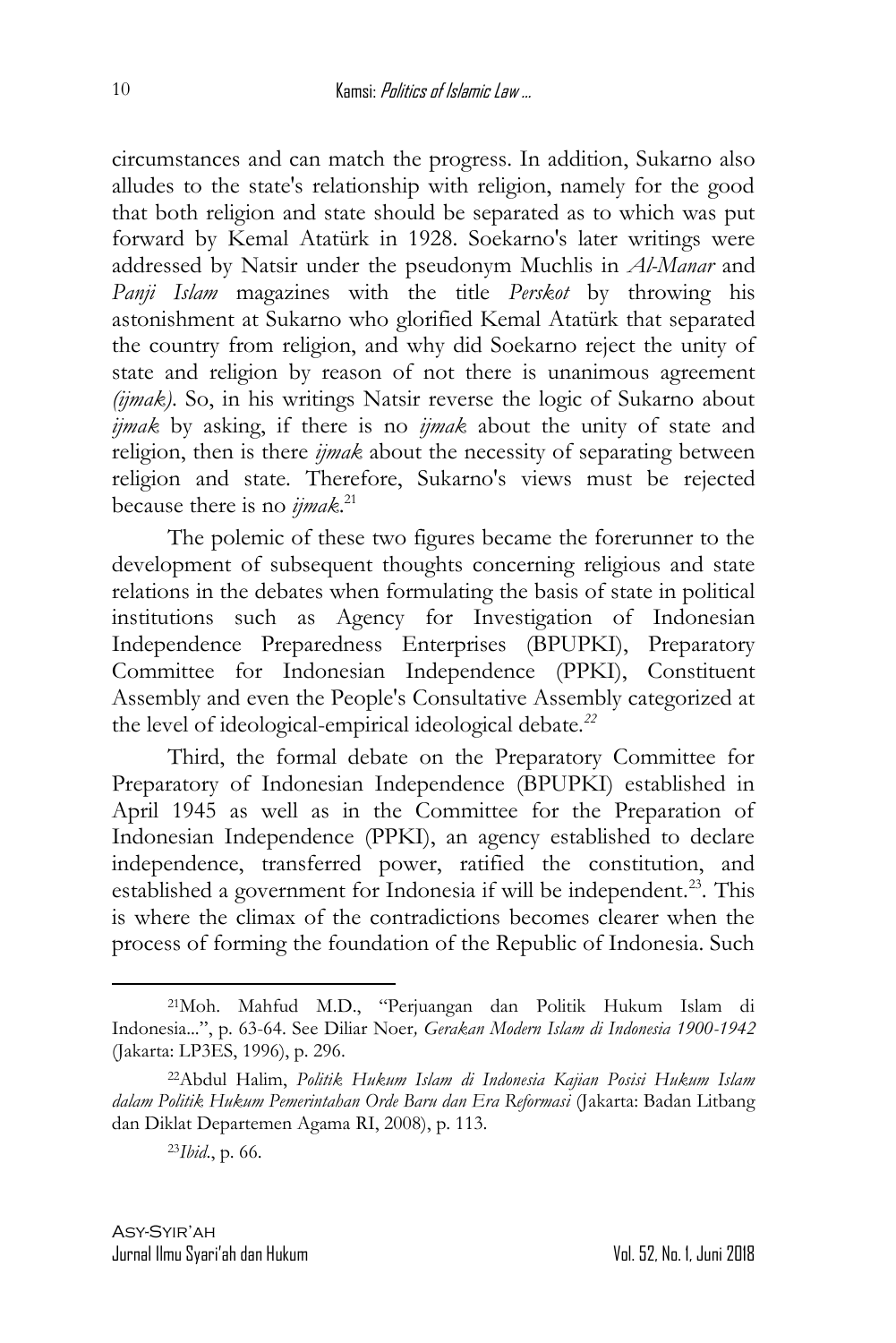controversies, in addition to those already existed before the Japanese came, were in fact the maxim of *the devide et empera* process by Japan to strengthen its position.<sup>24</sup> In other words, the tension between Islamic and nationalist groups became clear when the Japanese established The Committee of *Preparation for Indonesia Independence* (BPUPKI) and its sessions when discussing the basis of the State, with a form of collaboration with several Indonesian groups. At that time the Indonesian nation at least can be grouped into three kinds of groups namely the nationalist elite, aristocrat (*priyayi)* elite, and the elite of Islam. In carrying out its collaboration, these three groups are accommodated alternately, $25$  so since then the political relations of Islam and the state occurred suspiciously suspicious of which gave birth to antagonistic relations*.* 26

At the 2nd plenary session on 10-16 July 1945 an agreement was reached on the basis of the state and the constitution of the Jakarta Charter and the 1945 Constitution. The Jakarta Charter as outlined in the draft of the Preamble accommodates Islam as the basis of a special state for Muslims, which is incorporated in the first principle with the phrase Deity with the obligation to run the Islamic Sharia for its adherents (*Ketuhanan dengan kewajiban menjalankan syariat Islam bagi pemeluknya).* Regardless of its content that is not debated, the compilers of the Preamble to the Jakarta Charter are described by the two sources of the book differently. According to Yamin, the Jakarta Charter was prepared by the Nine Committee appointed by BPUPKI at the hearing on June 1,  $1945$ , $^{27}$  but according to AB Kusuma it was argued that in fact the Nine Committee was never formed by BPUPKI, but was formed spontaneously and not procedurally by Sukarno due to the

<sup>24</sup>Harry J. Benda, *Bulan Sabit dan Matahari Terbit Islam Indonesia pada Masa Pedudukan Jepang*, Daniel Dhakidae (translate), (Jakarta: Pustaka Jaya, 1980), p. 185.

<sup>25</sup>*Ibid.,* p. 209 and 243.

<sup>26</sup>*Hubungan Antagonistik* is a pattern of relationships that are related to the heatemonik between Islam and the government. It can be seen in M. Syafi'i Anwar, *Pemikiran dan Aksi Islam Indonesia: Sebuah Kajian Politik tentang Cendekiawan Muslim Orde Baru,* (Jakarta: Paramadina, 1995), p. 9.

<sup>27</sup>Moh. Mahfud M.D., "Perjuangan dan Politik Hukum Islam di Indonesia....", p. 66.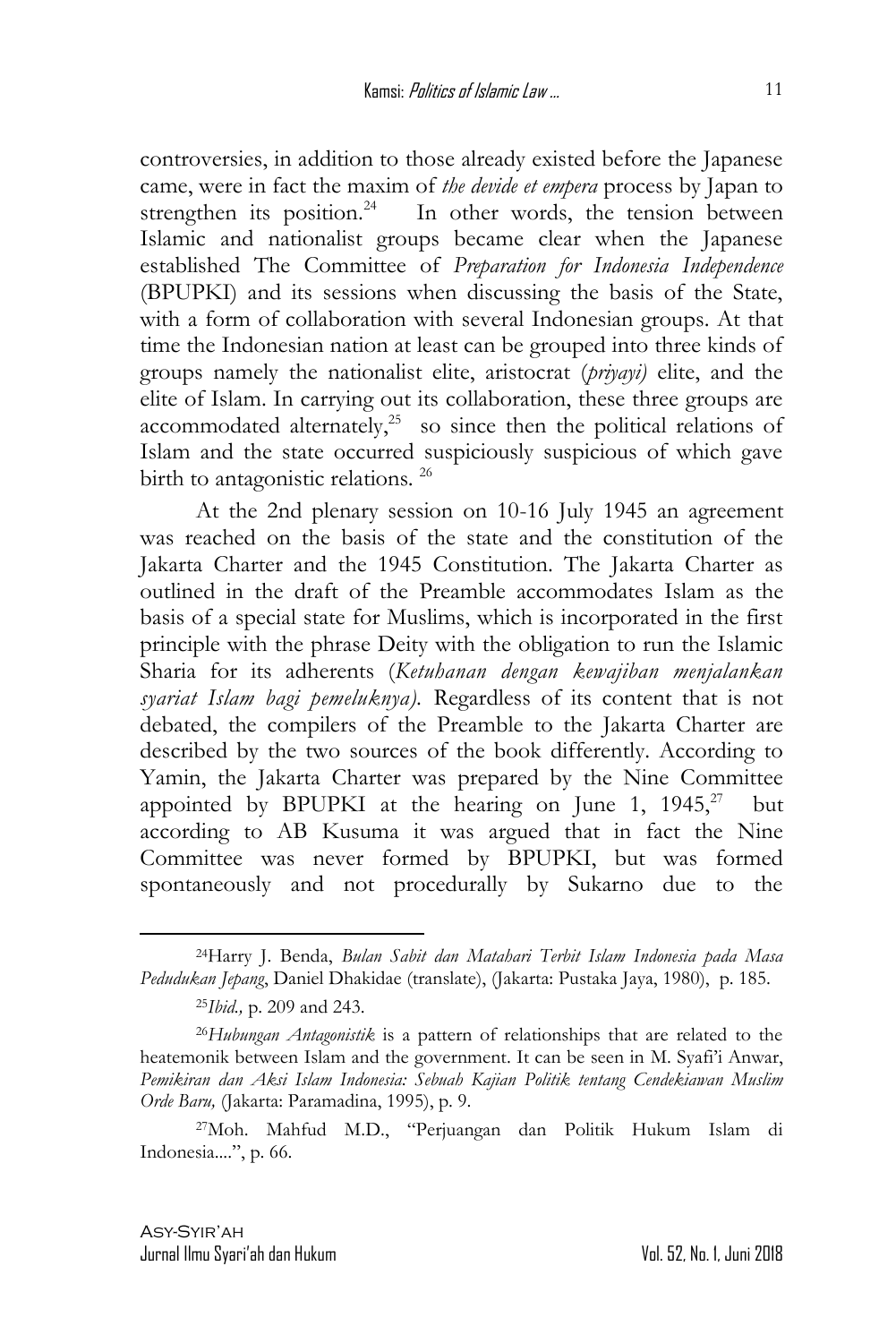development of a heated World War II situation at that time. The opinion of AB Kusuma is based on the content of Bung Karno's speech himself who apologized to the session of BPUPKI for having collected 9 persons unprocedural to arrange the draft of the Preamble of the Constitution which by Ir. Soekarno was given the title "Preamble", by Yamin being named "The Jakarta Charter" and by Dr. Ir. Sukiman is called "Gentlemen's Agreements" because it is not yet a decision of BPUPKI.<sup>28</sup>.

The seizure of political influence between the two camps, namely Islam and nationalist look tight as seen in the debates in the sessions in BPUPKI. The Islamic group declared that Indonesia would have to become an Islamic or Islamic state into a state ideology. The nationalist group proposed the establishment of a national unity state. In the subsequent development of Islamic groups broke into two, namely the camp that still want to ideally with the ideals of the Islamic state and the stronghold that is accommodative. While the Nationalist group split into two as well, namely secular nationalists and religious nationalists. This accommodationist Islamic group that is now shared with religious nationalists seeks to fight for Islam not from its label but substantial. <sup>29</sup> This debate is a neverending polemic since BPUPKI / PPKI in 1945, the Old Order period, the New Order period and even up to the Reform Order of this theme reappear through the debate of article 29 of the 1945 Constitution which rolled on the Annual Session of MPR. Two factions of the Islamic parties, the United Development Party (F-PPP) and the Star Faction Fraction (F-UN) in their general view insisted to re-enter the Jakarta Charter in the 1945 Constitution, especially article 29. They affirmed by adding seven such words in the Jakarta Charter does not mean the establishment of an Islamic state.<sup>30</sup>

<sup>28</sup>MR. AB. Kusuma, *Lahirnya Undang-Undang Dasar 1945* (Jakarta: Badan Penerbit Fakultas Hukum Universitas Indonesia, 2004), p. 21.

<sup>29</sup>Ratno Lukito, *Hukum Islam dan Realitas Sosial* (Yogyakarta: Fakultas Syari'ah UIN Sunan Kalijaga, 2008), p. 61.

<sup>30</sup>Arskal Salim and Azyumardi Azra, 'Introduction The State and Shari'a in the Perspective of Indonesian Legal Politics,' in Arskal Salim and Azyumardi Azra (ed.), *Shari'a and Politics in Modern Indonesia* (Singapore: Institute of Southeast Asian Studies, 2003), p. 1.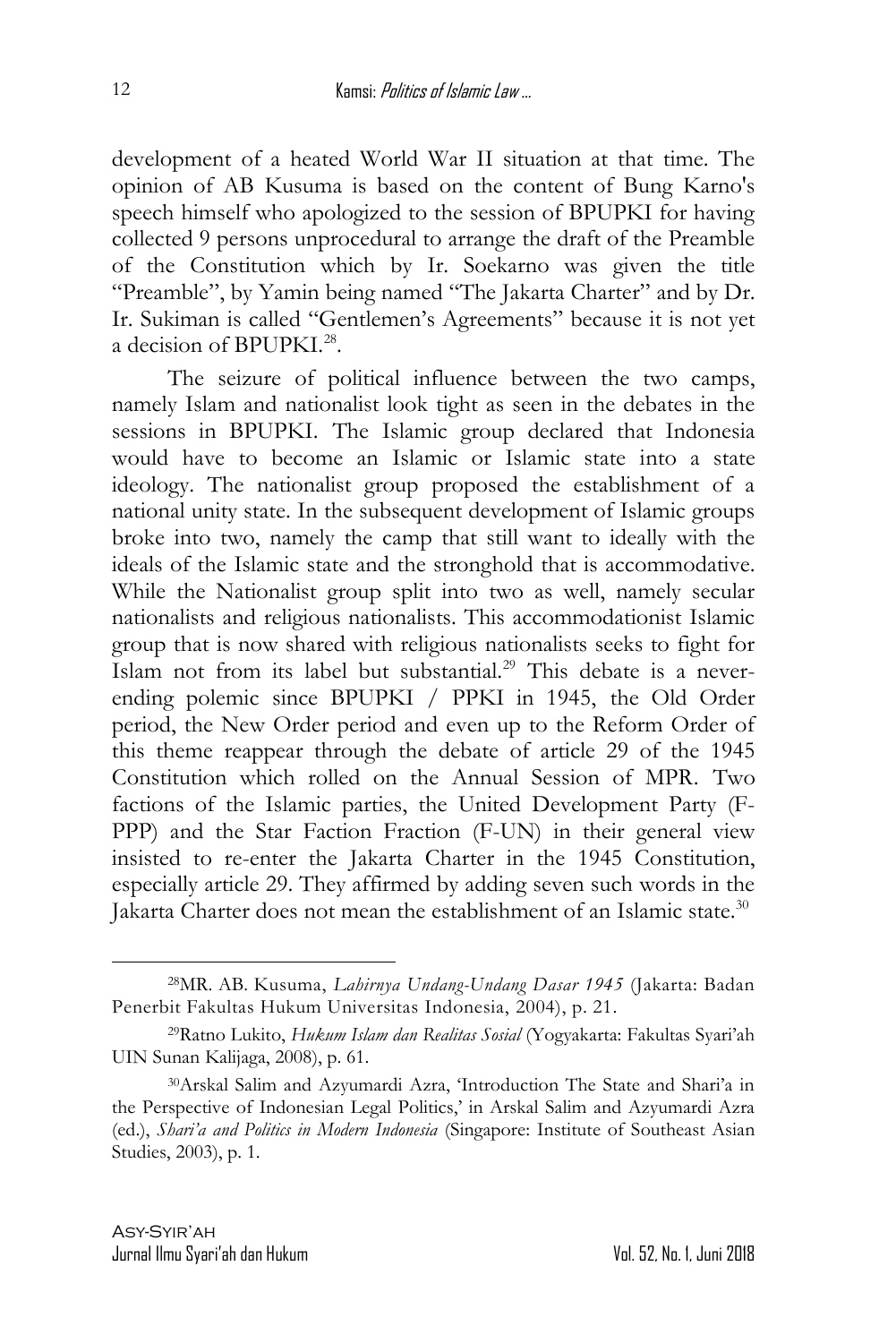#### **Indonesianization of Islamic Law**

The journey of Islamic law in the national legal system is inseparable from the legal politics developed parallel with history of the development of Islam in the archipelago. The Indonesianization of Islamic law in the form of legislation (Takhrij al-Ahkam fi al-Nas al- $\overline{O}$  $\overline{a}$  $\overline{n}$  $\overline{n}$  is a product of interaction among Islamic political elites (ulama, public figures, religious officials and Muslim intellectuals) with the ruling elite among politicians and state officials. For example, the enactment of Law No.1.<sup>31</sup> The procedure of political decisionmaking at the legislative and executive levels in terms of Islamic legal legislation (legal drafting) would refer to the legal politics held by state collective power agencies.

Such power is also mentioned in Article 20 Paragraph (4) The President passes a draft of law which has been mutually agreed to become law and Article 21 paragraph (2) If the draft, although approved by the House of Representatives, is not authorized by the President, the draft was not to be brought forward in the House of Representatives trial at that time.<sup>32</sup>

Nevertheless, both from internal and external Islamic societies obstacles often arise. This is influenced by legal politics *(receptie theory)* <sup>33</sup> of the Dutch colonial government created by C. Snouck Hurgronje and constitutional political reality must also be understood that our country is not an Islamic state but a Pancasila state and Indonesian society is a pluralistic society faced with ethnic, religious, and geographical configuration, pluralistic theory that plural societies will be able to build a solid and stable socio-political system when they are able to build common value. $34$  Relating to the political and

<sup>31</sup>Amak F.Z., *Proses Undang-undang Perkawinan* (Bandung: Al-Ma'arif. 1976), p. 35-48.

<sup>32</sup>The amended of Constitution of the Republic of Indonesia 1945.

<sup>33</sup>Reception theory can be crippled with *Iijtihad jama'i* or consensus if implemented with good cooperation. See Yudian Wahyudi, *Ushul Fikih*, p. 44.

<sup>34</sup>Pudjo Suharso, "Pluralisme Bangsa Menuju Indonesia Baru," in Khamami Zada-Idy Muzayyad (Ed.), *Wacana Politik Hukum dan Demokrasi Indonesia* (Yogyakarta: Student Senate of Syari'ah Faculty IAIN Sunan Kalijaga with Pustaka Pelajar, 1999), p. 147.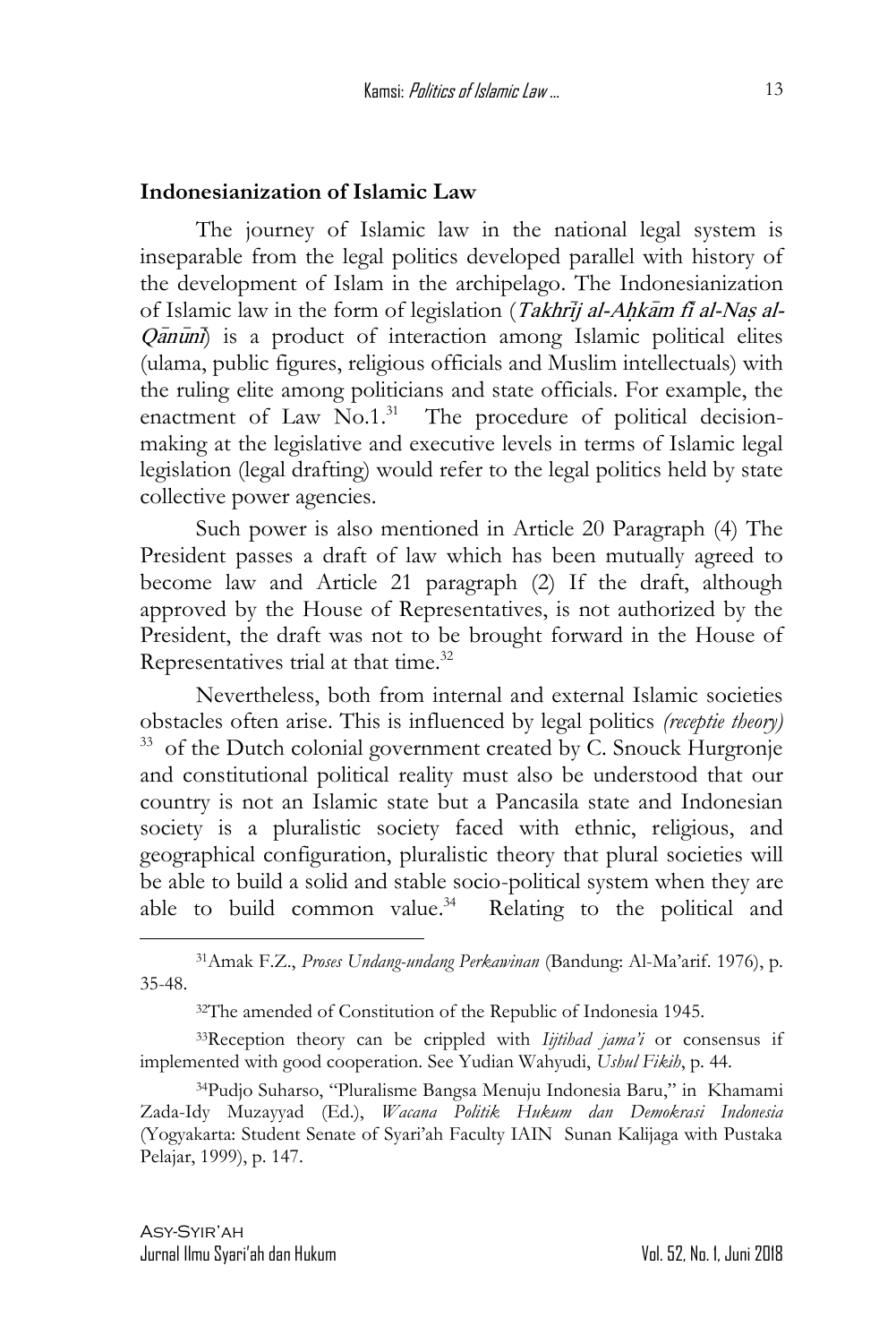constitutional realities, there arose various thoughts or views on issues of positivization or legislation of Islamic law as follows:

# **1. Formalistic-Legalistic Theory**

Islamic Law (Sharia) application of Islam must be through state institutions and shariat through the constitution should be attempted to maintain the substance of religion in order to be properly executed. Therefore, it must formally be fought for, how the sharia of Islam is included in the constitution, then followed by other laws.

This idea of striving for the establishment of Islamic Shariah for a Muslim is a must. It must be a belief that there will be no glory except with Islam; there is no Islam except by sharia; and there is no *sharia* except with state *(daulah)*. Hizb al-Tahrir is a group keen to shout the need for Islamization through state ideology as one of the prerequisites for the establishment of Islamic law in the jurisdiction of Indonesia. 35

# **2. Structuralistic Theory**

Structuralist thinking in the application of Islamic Sharia in Indonesia emphasizes the transformation in the social and political order in order to be Islamic through a structural approach. The structural approach requires a political approach, lobbying or through the socialization of Islamic ideas, then an input to public policy. For the proponents of this theory, the transformation of Islamic values through Islamic propagation (*da'wah)* activities becomes important and must cover all dimensions of human life. In other words, political, economic, social, cultural, scientific, and other activities must be a means of realizing Islamic values. So the formulation and implementation of Islamic social system including legislation of Islamic law in the Indonesian legal system must be in accordance with

<sup>35</sup>Hizbut Tahrir Indonesia, *Menegakkan Syariah Isl*am (Jakarta: HTI, 2002), p. v. See 1. M. Syafi'i Anwar, "Syafii Maarif, Bung Hatta, and Deformalisasi Syariat", Abd. Rohim Ghazali & Saleh Partaonan Daulay (ed.), *Muhammadiyah dan Politik Islam Inklusif: 70 Tahun Ahmad Syafii Maarif* (Jakarta: Maarif Institute for Culture and Humanity, 2005), p. 42. 2. Bismar Siregar, 'Hukum Islam Sebagai Institusi Keagamaan', in Tjun Surjaman (ed.), *Hukum Islam di Indonesia Pemikiran dan Praktek* (Bandung: Penerbit PT Remaja Rosdakarya, 1991), p. 33. 3. See H.A.R. Gibb, *The Modern Trends in Islam*, (Chicago: The University of Chicago Press, 1950), p. 88.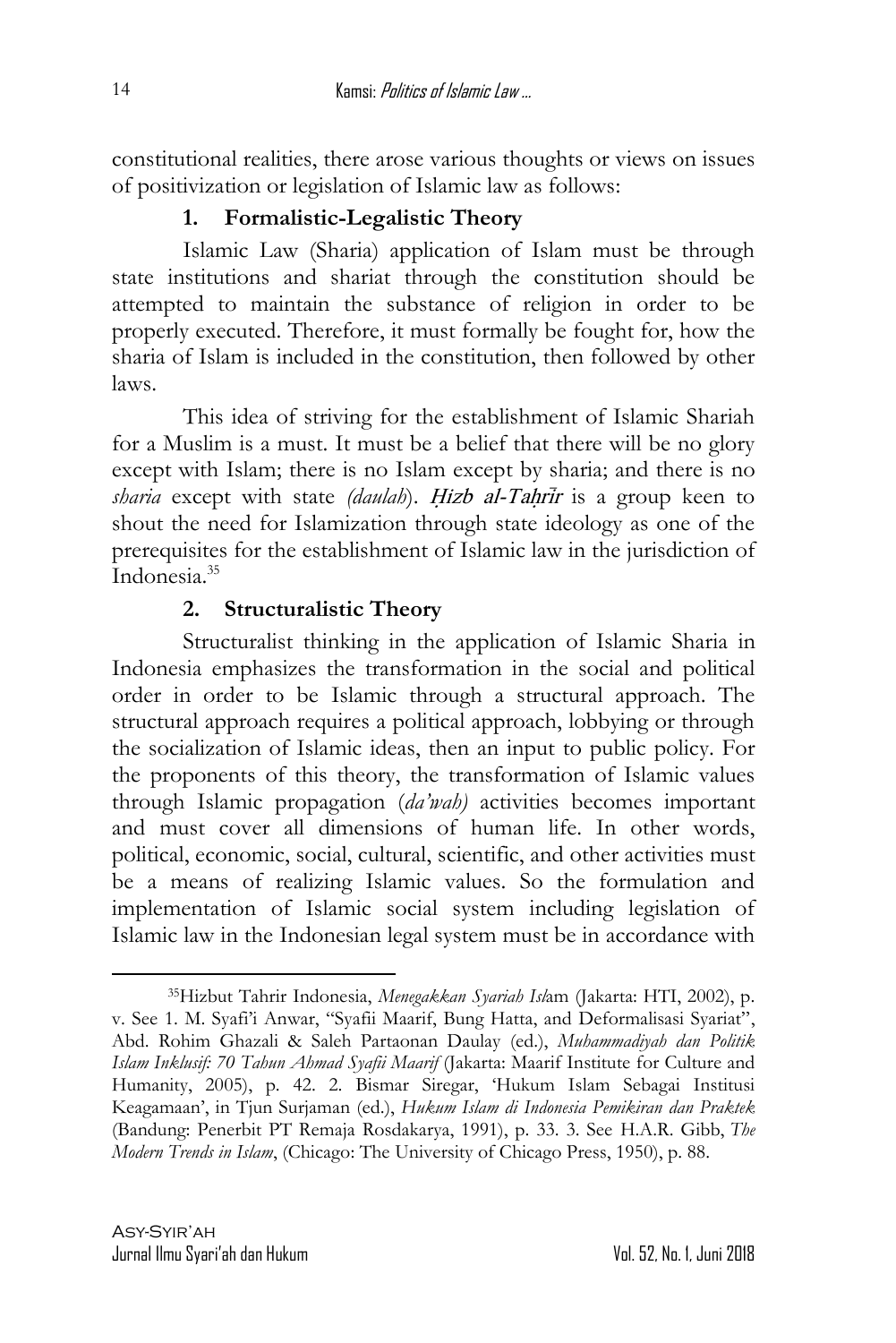Pancasila and the 1945 Constitution, as the late Mohammad Roem, that the aspirations of Islamic law can be fully accommodated in the state of the Republic of Indonesia based on Pancasila and the 1945 Constitution.<sup>36</sup>

## **3. Cultural Theory.**

The cultural approach emphasizes the transformation in social behavior in order to be Islamic. This approach only requires the socialization and internalization of Islamic Sharia by Muslims themselves, without direct support from political authorities and state institutions. Proponents of this cultural approach want to make Islam a source of ethics and morals; as a source of inspiration and motivation in the life of the nation even as a complementary factor in the formation of social structure.

According to this theory that not all Islamic teachings are legislated by the state. Many state laws are applied purely in moral guidance that is implemented in the full awareness of society. Therefore, this theory rejects the efforts of Islamic sharia, the formalization of Islam and this can be seen from how this theory understands Islam in relation to social, economic, political, and cultural issues. Islam has values that are universal, which must be agreed upon by all its people. But in its implementation in the social history space, whether it is related to social, economic, political, and cultural mass, Islam can be different between in one area and another. That is because there is a process of reconciliation between Islamic values and local strengths.<sup>37</sup> Its glory will even be seen as its development can take place without the support of the state. For this reason, it seems more likely to make the Shariat of Islamic Law as a moral injunction than as a legalistic-formalistic order. 38

### **4. Substantialistic-Applicative Theory**

Its application is left to the Muslims themselves; whether it should be based on state authority or be structural, cultural,

<sup>36</sup>M. Amin Rais, *Cakrawala Islam Antara Cita Dan Fakta* (Bandung: Mizan, 1987), p. 56-57.

<sup>37</sup>See A. Rahmat Rosyadi dan H.M. Rais Ahmad, *Formalisasi Syari`at Islam Dalam Perspektif Tata Hukum Indonesia* (Jakarta: Ghalia Indonesia, 2004), p. 27-28. 38*Ibid.*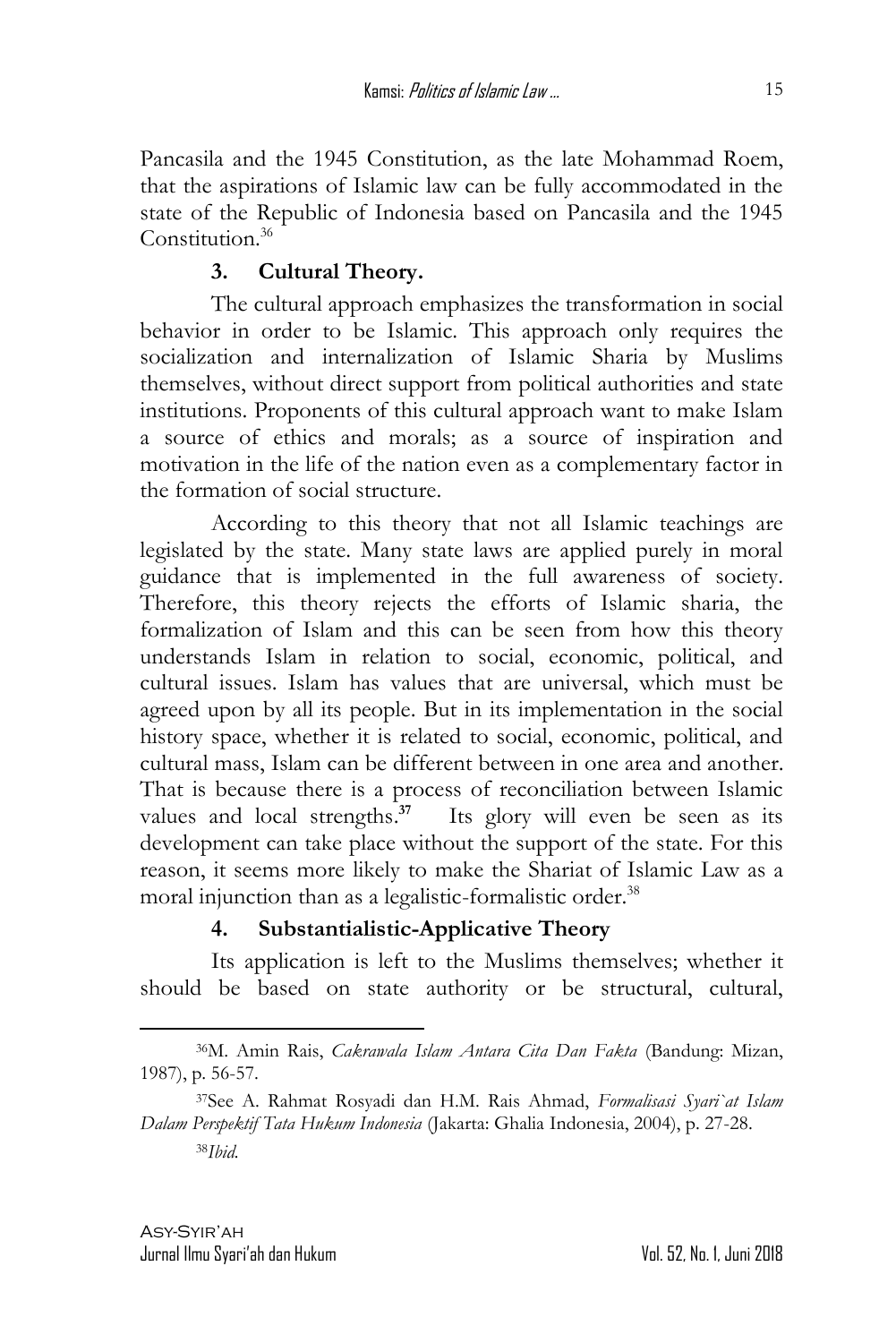substantial, individual, or collective. Has become a discourse on how to make Islamic law as a supporter of development within the framework of the Pancasila legal system. Although in practice no longer play a full and comprehensive role, Islamic law still has a great meaning to the lives of its adherents. At least there are three factors that cause Islamic law still has a big role in the life of the nation, that is: (1) Islamic law has participated in creating values that govern the lives of Muslims, at least establish what should be considered good and bad; what the orders, suggestions, suggestions, and religious prohibitions are. (2) many judicial and jurisprudential decisions of Islamic law have been absorbed into the prevailing positive law. (3) the existence of a group that still has the theocratic aspirations among Muslims from various countries so that the application of Islamic law in full is still a slogan of struggle that still has considerable appeal. **39**

Based on the reality of positivization demands of Islamic law in Indonesia must be accepted scientifically and in the process of democratization, not indoctrination. This strategy is different from the concept of *receptie* in the past that is not familiar with strategic and democratic efforts so that its manifestation becomes indoctrination against Islamic law. Positivization with democratic corridors of true values can work well. 40

Apart from the various ideas above, that legalization of Islamic law into the national legal system aims to meet the wants and legal needs of Muslims. And what about the plural society of Indonesia? The diversity of Indonesian society is caused by the condition of the homeland and the nation itself. Pluralism can not be avoided because of differences in religion, ethnicity and geography.<sup>41</sup> According to Alamsyah Ratuprawiranegara that plurality of Indonesian nation can be removed except the religion differences. Therefore, according to Mukti Ali Pancasila experience and the principle of Unity in Diversity (*Bhinneka Tunggal Ika)* in religious life is

<sup>39</sup>Juhaya S. Praja, "Pengantar", in Tjun Surjaman (ed.), *Hukum Islam Di Indonesia Pemikiran Dan Praktek* (Bandung: PT Remaja Rosdakarya, 1991), p. xv.

<sup>40</sup>A. Qodri Azizy, *Eklektisisme Hukum Nasional: Kompetisi antara Hukum Islam dan Hukum Umum* (Yogyakarta: Gama Media, 2002), p. xvii.

<sup>41</sup>Ichtijanto, *Perkawinan Campuran Dalam Negara Republik Indonesia*, (Jakarta: Badan Litbang Agama dan Diklat Keagamaan Kementerian Agama RI, 2003), p. 41.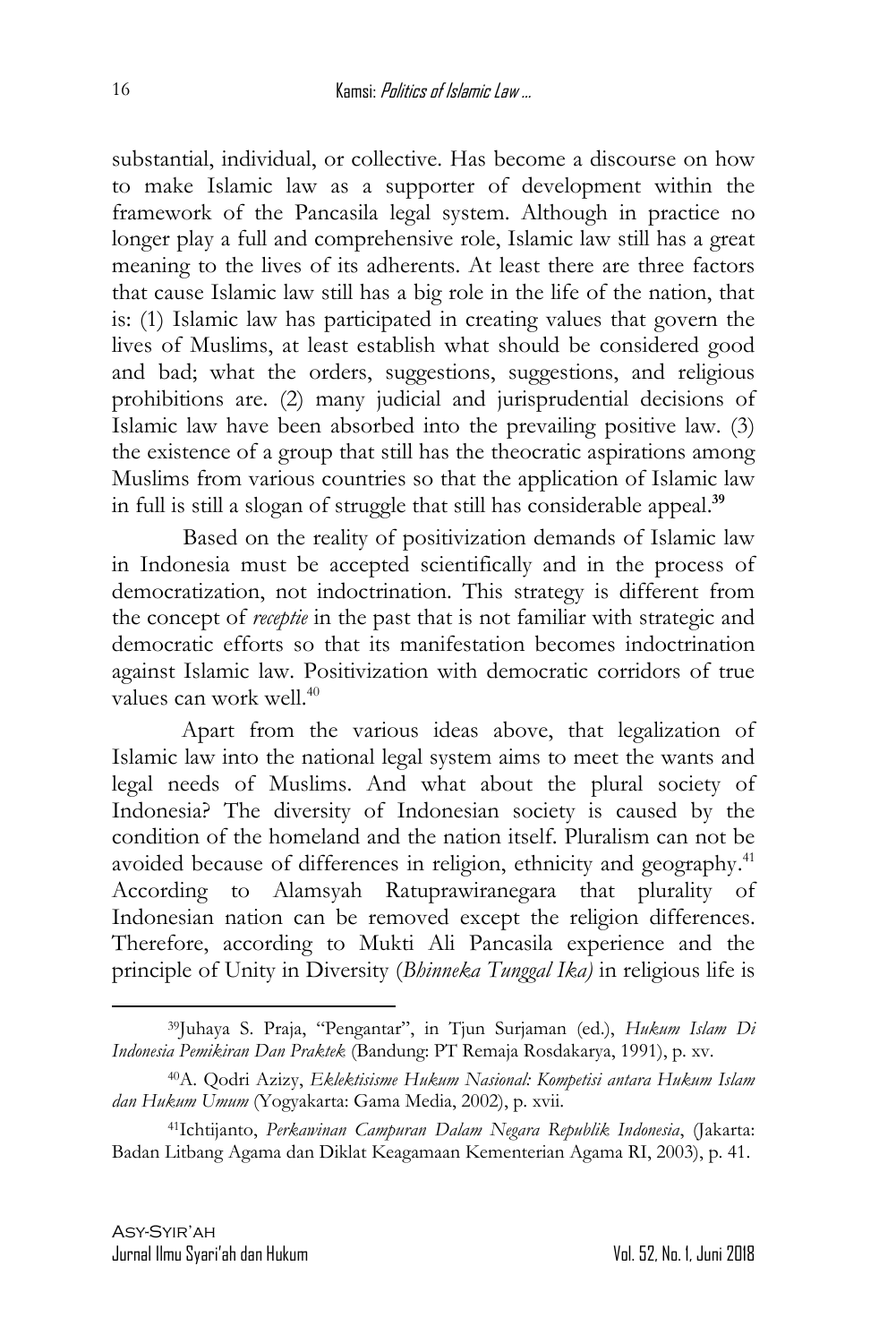the embryo of appearing the principle of *agree in disagreement*. This principle applies also in the life of the law**.** 42

Responding to the above issues before arriving at the point of going in the positivization of Islamic law as Rifyal Ka'bah describes the category of Islamic law is very broad into two categories namely some Islamic law that requires state power and some Islamic law that does not require state power in enforcement depending on the situation and conditions of the political configuration. <sup>43</sup> Given that Indonesian society is multipluralistic, it is necessary to focus on methodological attempts to domesticate legal traditions derived from Islamic teachings and to practice them by integrating the law into the wider Indonesian legal corpus. One of the best ways to do so in a multipluralist society is to combine Islamic legal values with other legal traditions *(West and Adat).* This effort requires early acceptance among Indonesian Muslims that there is no authoritative norm in Indonesian society that states the virtue of Islamic law vis-à-vis other laws but there must always be good agreement to unify the principles of Islamic law with the principles of legal law another . <sup>44</sup> Being inevitably understand the culture, and the traditions and politics that exist in all parts of the country meet with Islamic law in harmony to formulate and apply Islamic law in Indonesia.

The encounter of Islamic law with other laws in Indonesia that is harmonious can not be separated from the progress of education and understanding of Islamic law of Indonesian Muslim society itself, that is making efforts to find common ground or trying to accommodate the legal culture of society. In addition, there must be awareness to perform hermeneutical reconstruction of Islamic law

<sup>42</sup>*Ibid.,* p. 40

<sup>43</sup>Rifyal Ka`bah, *Hukum Islam di Indonesia* (Jakarta: Universitas Yarsi, 1999), p. 59, 85. See Jazuni, *Legislasi Hukum Islam di Indonesia* (Bandung: Citra Aditya Bakti, 2005), p. 353*.*

<sup>44</sup>Ratno Lukito, *Tradisi Hukum Indonesia* (Yogyakarta: Teras, 2008), First Edition, p. 135-139 and see Abdullah An-Naim, *Dekonstruksi Syari'ah: Wacana Kebebasan Sipil, Hak Asasi Manusia dan Hubungan Internasional dalam Islam* (Yogyakarta: LKiS, 1994), p. 63-80.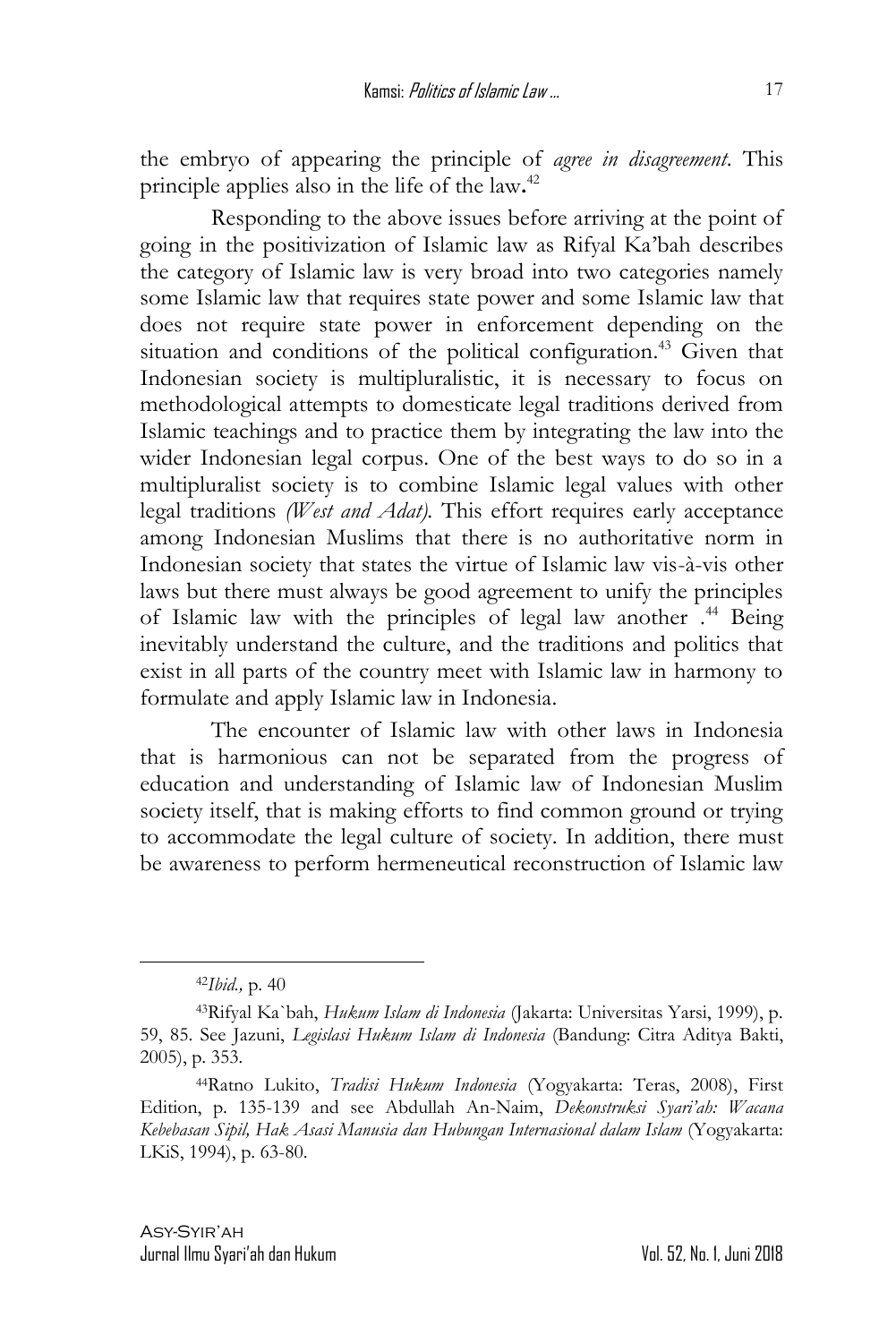so as to see `truth` not only sourced from the sacred but also from the profane. 45

 To see Islamic law in the legal political order in Indonesia, there are several important elements that are interconnected namely:

- 1. The constitutional basis, namely Pancasila and operationalized structurally in the 1945 Constitution.
- 2. Implemented these norms in the form of national legal politics directed to changes in the rule of law to administer the rule of law.
- 3. The change of society, the natural and eternal character of a society, changes, both its structure and its cultural patterns.
- 4. The amendment of the law is done nationally, deliberately, planned, and futures, concretely formulated in the national development plan in the field of law. And this is related to various factors of change and continuity of Islamic law.
- 5. The change is the result of interaction of various elements and the potential of a pluralistic society, namely the elite, to realize the norms in the life of society, nation and state.

These five elements have variations of functional relations (symmetric), asymmetric relationships, and reciprocal relationships).<sup>46</sup>

The legislation process is a combination of national legal politics and legal culture (awareness of community law). These two elements are related to one another. The adjustment of direction and purpose between the two is a determinant factor for the effectiveness of a legislation to achieve an aspirational legal substance in accordance with the wishes and character of society, traditions and the atmosphere of religious life existing in the community. Therefore the legislation process should take into account the principles of humanity, human rights principles, and the principle of equality before the law). $47$  In addition the above principles need to place the

<sup>45</sup>Ratno Lukito, *Tradisi Hukum Indonesia*, p. 145-148. See Abdullah Ahmad An-Naim, *Islam dan Negara Sekuler: Menegosiasikan Masa Depan Syari'ah,* (Bandung: Mizan, 2007), p. 27.

<sup>46</sup>Abdul Halim, *Peradilan Agama dalam Politik Hukum di Indonesia,* p. 17.

<sup>47</sup>Aden Rosadi, *Tentang Legislasi dan Politik Hukum di Indonesia*, Paper presented at the National Seminar of STAIN Jurai Siwo Metro, May 31, 2016.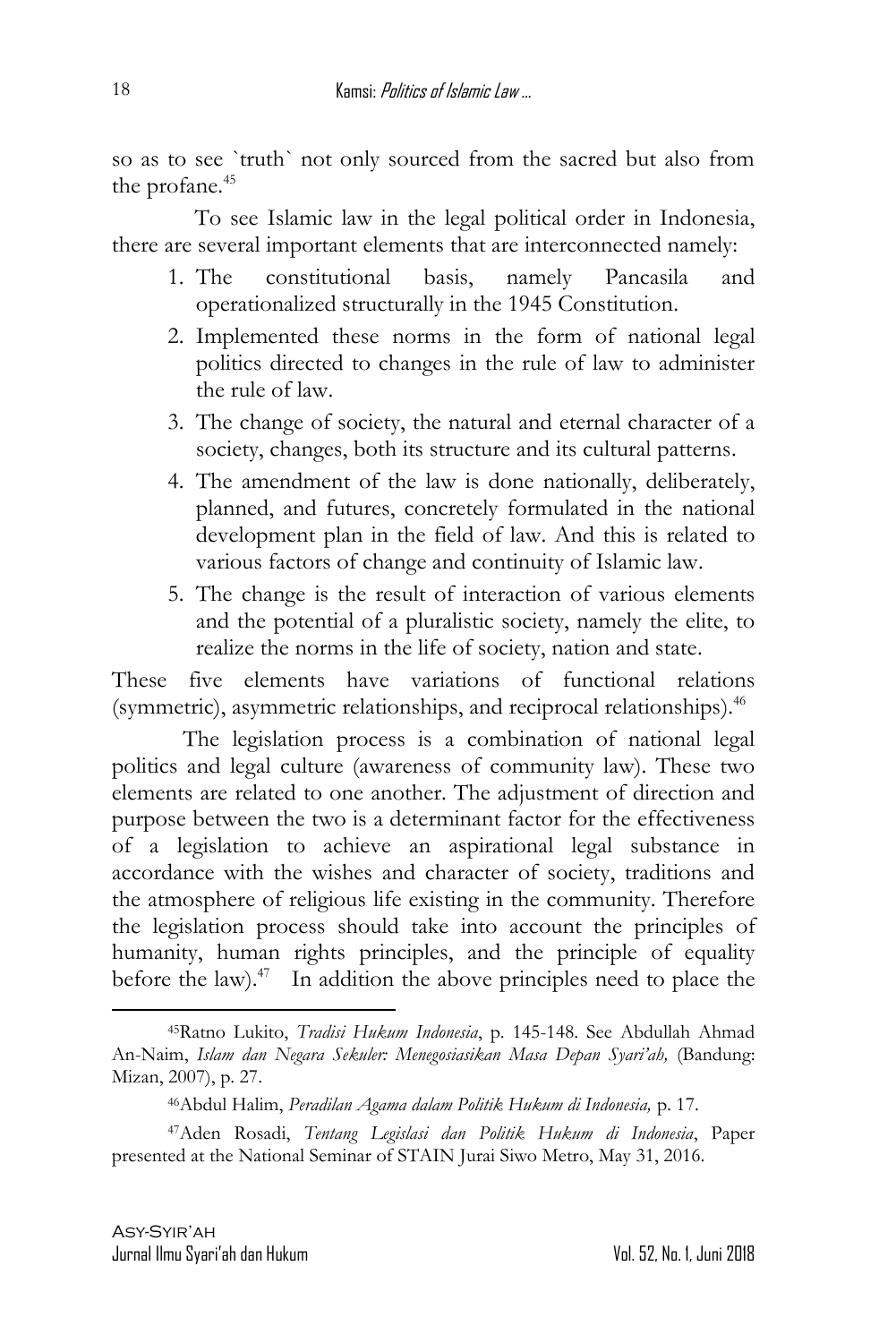state and society in the political dynamics that are not mutually conflictive, compromistic, and can share a role in the process of legal formation (legisprudence criticism).<sup>48</sup> The politics of Islamic law cannot be separated from the model of Islamic relations with the state power agency.

Law is a political product, and legal politics tends to describe the influence of politics on law or the influence of the political system on legal development. As stated by Soekarno, the first President of the Republic of Indonesia, legal and policy products will be Islamic when most of the members of the House of Representatives come from political parties based on Islam or people who have Islamic missions, then parliamentary decisions will be colored by the values of Islamic teachings.<sup>49</sup>

A necessity that Indonesianization of Islamic law with legal legislation is to move towards codification and legal unification in Indonesia against the pluralism of the Indonesian nation with various ethnicities, both socio-cultural and political fields, ethics and religion.<sup>50</sup> That is why the tension between the Islamic legal system, *Adat* and *the West* is inevitable, and this has happened since the colonial occupation of Indonesia. Such law tribulation often leads to horizontal and vertical conflicts.<sup>51</sup>

Disharmony is the result of a national law development policy that transplants 'alien' laws in various ways to a society that actually has its own laws. The foreign word in this case can be interpreted in two senses, on the one hand 'foreign' can be sourced from the colonial law applied in the colonies, and on the other hand the 'foreign' law is a national law that becomes the product of the unification and modernization of the law , both of which directly or

<sup>48</sup>*Ibid.*

<sup>49</sup>Soekarno, *Di Bawah Bendera Revolusi*, (Djakarta: Panitya Penerbit Di Bawah Bendera Revolusi, 1964), I: 407.

<sup>50</sup>A. Qodri Azizy, *Hukum Nasional: Eklektisisme Hukum Islam dan Hukum Umum* (Jakarta: Teraju, 2004), p. 50

<sup>51</sup>See the marriage of legislation process Draft of Law on Marriage and now become Law No. 1 Year 1974 About Marriage.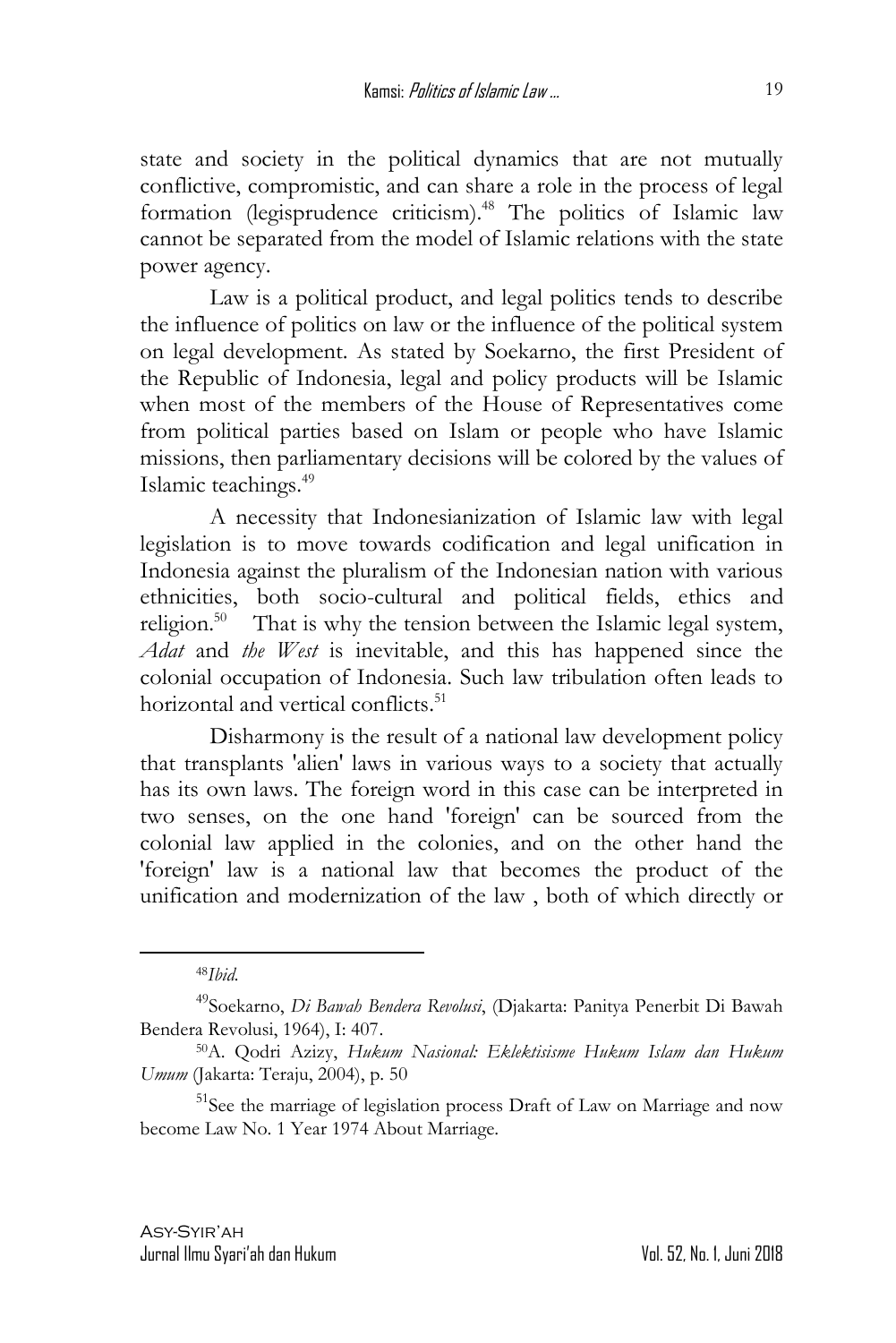indirectly exclude the diversity of people's laws or elements of the legal system that exist outside the legal system of the state.<sup>52</sup>

Furthermore, in the framework of Indonesianisation of Islamic law toward the positivization of the law, it is necessary to note the existence of the national guidance  $53$ , namely:

First the law in Indonesia must guarantee the integration or unity of the nation and therefore there should be no discriminatory law based on primordial ties, national law must maintain the integrity of the nation and state both territorially and ideologically. Second, the law must be created democratically and nomocratically based on the wisdom of wisdom. The making must absorb and involve the aspirations of the people and be done in ways that are legally or procedurally fair. And not enough with democratization but must be adapted to the underlying philosophy. Third, the law must encourage the creation of social justice which, among other things, is characterized by the existence of special protection by the state against weak groups of society so as not to be allowed to compete freely but never balanced with a small group of strong parts of society. Fourth, there can be no public law (binding on communities with various primordial ties) based on certain religious teachings because the Five Principles (Pancasila) law state requires a law that ensures the tolerance of a civilized religion. Through the above guidance, the above national legal system or Pancasila legal system that is characterized by Prismatic (that the legal system is a combination of two systems that are contradictory but it can take the positive aspects).

In addition, the effort of Islamic law issuance towards the development of a harmonious national law between the existing legal system in Indonesia into the laws and regulations imposed by the state is very closely with the three legal components namely: Substantive law (substance rule of the law), legislation, a valid

<sup>52</sup>Mokhammad Najih, Paper provided for Conference on "Religion, Law, and Social Stability" Brighman Young University, Provo, Utah US, 1-4 Oktober 2016.

<sup>&</sup>lt;sup>53</sup>Moh. Mahfud M.D., 'Perjuangan dan Politik Hukum Islam di Indonesia', p. 72.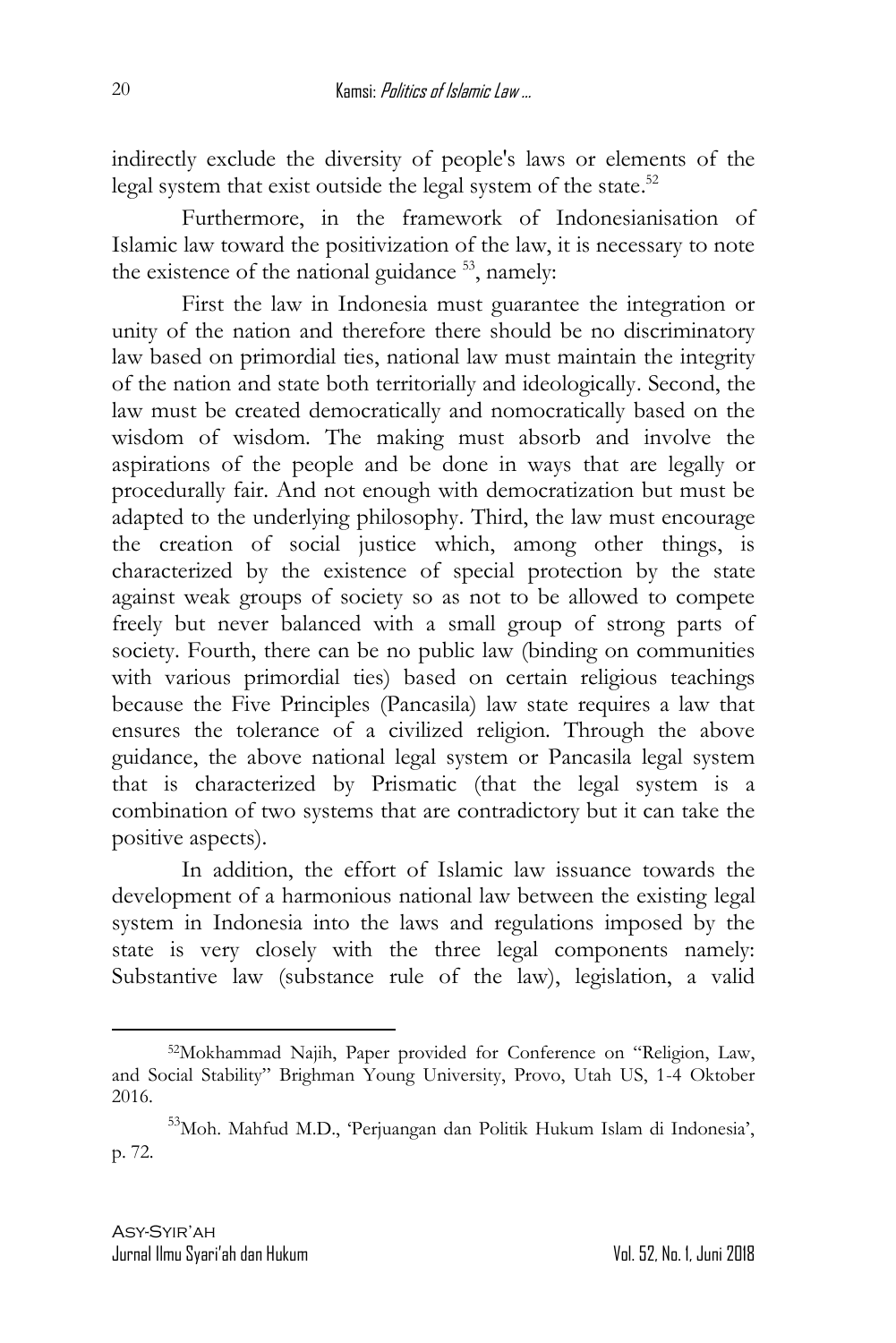invitation which has binding powers and serves as a guide for law enforcement officials; The structure of the law, the legal apparatus and the system of law enforcement; The legal culture is a general cultural emphasis, habits, opinions, ways of acting and thinking, which direct social forces in society, is the soul or spirit that moves the law as a social system that has special character and techniques in its assessment.

On that basis, as an effort to *Indonesiate* of Islamic law based on historical records there are three models or patterns of legislation, namely: first unification, meaning a law for all groups is a step of uniform law or the unification of a law to apply to all nations in a region of the country certain as national law in that country both differentiation, meaning that each group has its own laws; the third differentiation in unification means that there is one substantive law then each group has its own laws or regulations.

The unification model of Islamic law as an integral part of national law becomes the material of Indonesian national law. The differentiation model as a part of its independence recognized and enforced by national law and given status as a national law, the example of a facultative law means that the rule of law is merely complementary, disagreeable and dispositive and legitimative law means that the law regulates procedural and operational ethics, not imperative means that a priori legal rules must be obeyed, binding and compelling. While the model of differentiation in unification means one substantive law further each group there is law or own organic regulations. 54

So, to implement it most important that Islamic law is able to compete with other legal systems to animate and underlie for the building of national law. According to Padmo Wahjono as quoted by Alamsjah Ratu Prawiranegara, to realize Islamic law into national law required two conditions. First courage. Without courage, all ideas will not work. Second, all ideas must be included in the frame of Pancasila. Through Pancasila that, without the need to mention too much Islam, the majority law has the prospect of being enforced. For

<sup>54</sup>Kamsi, *Pemikiran Hukum Islam dan Peradilan Agama di Indonesia* (Yogyakarta: Cakrawala Media, 2007), p.81.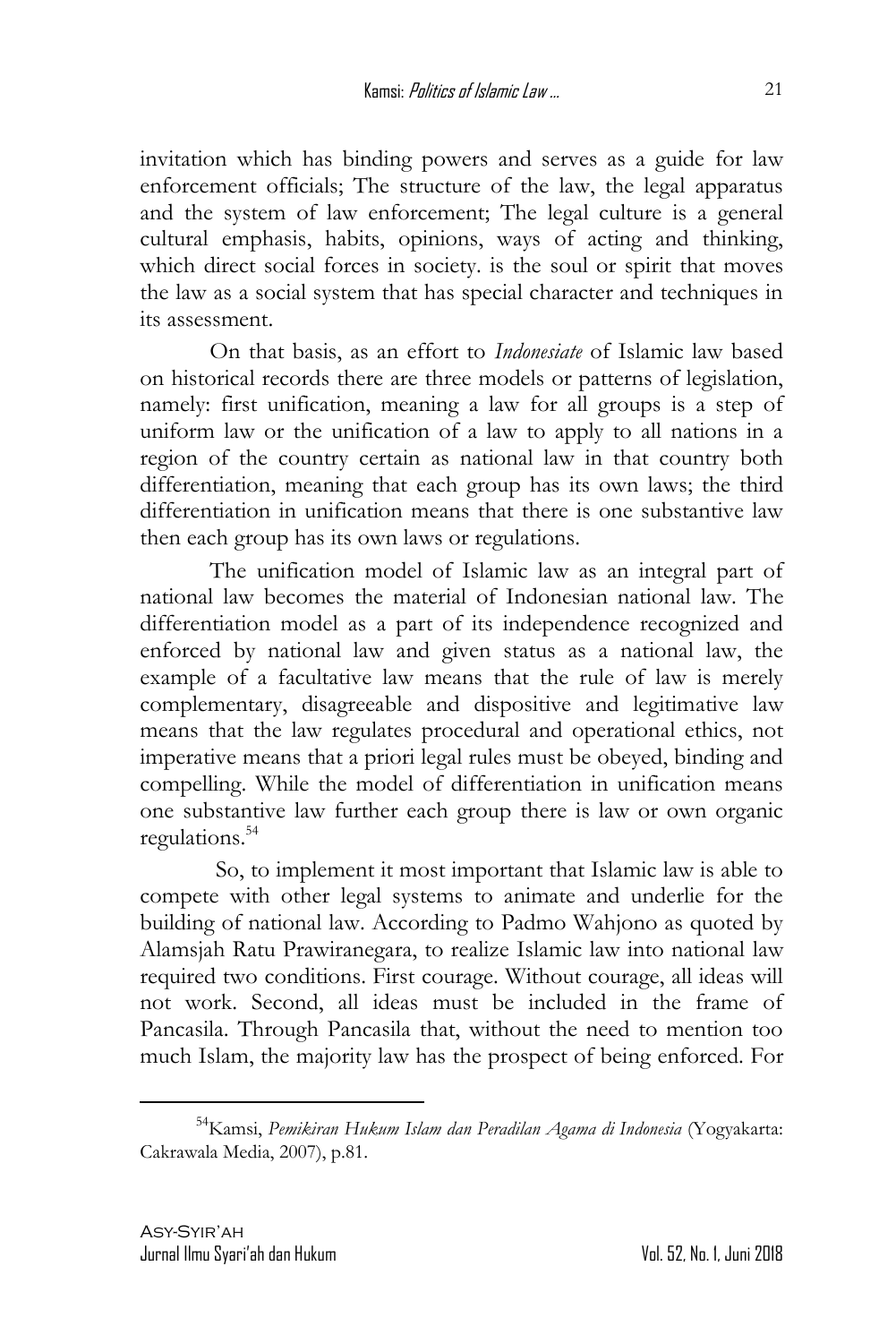obviously, the first principle of Pancasila, Belief in the One Supreme, is none other than monotheism. So, what is needed is a person who is both clever at the same time as a politician. And our theme must always be in order to strengthen the State based on Pancasila.<sup>55</sup>

The above opinion is in line with the opinion that to reactualize Islamic law required three conditions that must be met:

- 1. There is a high level of openness and education from the Muslim community.
- 2. There is courage among Muslims to take unconventional choices of choice pairs (between revelation and reason: between unity and diversity, between idealism and rationalism, between stability and change).
- 3. Understanding the socio-cultural and political factors behind the birth of a particular *fiqh* product, in order to understand the particularism of the product of legal thought. Thus, if elsewhere or at other times found different elements of particularism, then the product of legal thought must necessarily be changed. Thus, the dynamics of Islamic law can continue to be maintained and developed. <sup>56</sup> As explained by Annaim that it is unethical if the word of God (religion) is made a state constitution because religion is the right of individuals who have the same freedom in this matter. If forced to become a state constitution without accommodating other parties there will be conflict. 57

Some Islamic laws are included in the pattern of relations between Islamic law and national law <sup>58</sup> meaning "Islamic law" which is *indonesianized* into positive law that is:

<sup>55</sup>Alamsjah Ratu Prawiranegara, "Strategi Perjuangan Umat Islam di Bidang Hukum," in Amrullah Ahmad et.al., *Dimensi Hukum Islam Dalam Sistem Hukum Nasional Mengenang 65 Th. Prof. Dr. Busthanul Arifin, S.H*., p. 244.

<sup>56</sup>H.M. Atho Mudzhar, *Membaca Gelombang Ijtihad: Antara Tradisi dan Liberasi*  (Yogyakarta: Titian Ilahi Press, 1998), p. 97-102.

<sup>57</sup>Abdullah Ahmad An-Naim, *Islam dan Negara Sekuler: Menegosiasikan Masa Depan Syari'ah,* p. 27.

<sup>58</sup>Ichtjanto S.A, 'Prospek Peradilan Agama Sebagai Peradilan Negara dalam Sistem Politik Hukum di Indonesia', in Amrullah Ahmad et.al., *Dimensi Hukum Islam*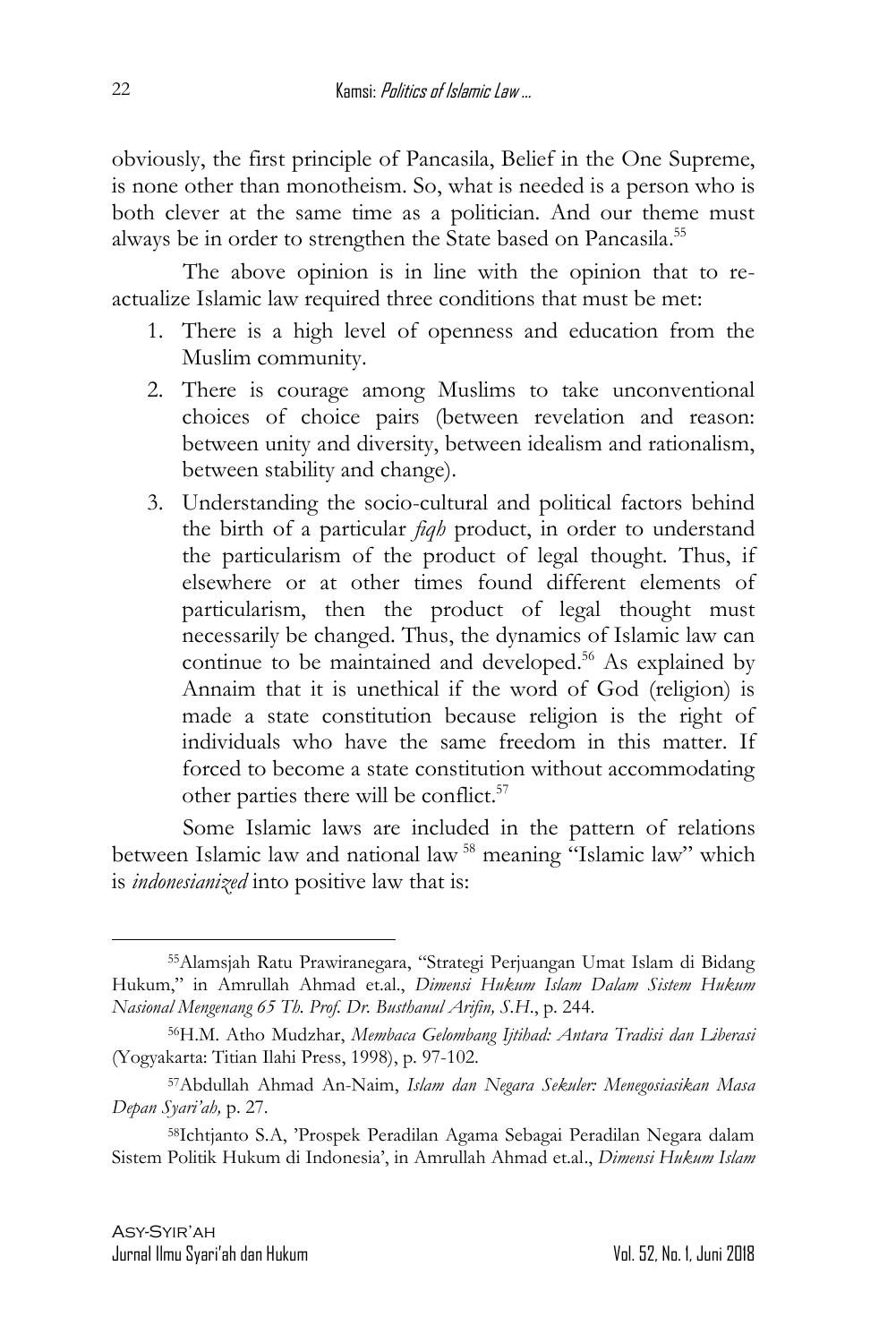- a. Islamic law is only for Muslims:
	- 1) Religious Courts are regulated in Law No. 7 of 1989 jo Law No. 3 of 2006 and Law No.50 of 2009 contain the principle of Islamic Personality;
	- 2) Hajj is regulated in Law No. 17 of 1999 in conjunction with Law No. 13 of 2008;
	- 3) 3) Management of Zakat is regulated in Law No. 38 of 1999 jo No. 23 of 2011 Law No. 38 of 1999; Waqf is regulated in Law No. 41 of 2004;
	- 4) Islamic Banking is regulated in Law No. 21 of 2008;
	- 5) Compilation of Islamic Law (KHI) regulated in Presidential Instruction No. 1 of 1991 in conjunction with the Minister of Religion Decree No.154 of 1991, is a way to make arrangements in the field of marriage and the field of inheritance for Muslims.
	- b. Islamic law is included in general national law which requires special implementation:
		- 1) Marriage is regulated in law. No. 1 of 1974 concerning, along with implementing regulations, namely PP. No. 9 of 1975. Then PP No. 45 of 1990 concerning Divorce Procedures for Civil Servants;
		- 2) The juvenile justice system is regulated in law. No. 11 of 2012;
		- 3) Domestic Crimes (Domestic Violence), Law No.32 of 2004, substantially requires the protection of those who are within the scope of the family to get protection both from the personal aspect, and from the public aspect;
		- 4) Aceh Government is regulated by Law No. 11 of 2006, judicial institutions specifically in the Province of Nangroe Aceh Darussalam (NAD) as part of the national justice system are carried out by the Syar'iyah Court.

*Dalam Sistem Hukum Nasional Mengenang 65 Th. Prof. Dr. Busthanul Arifin, S.H*., p. 183. And Ichtijanto S.A., *Perkawinan Campuran Dalam Negara Republik Indonesia* p. 37.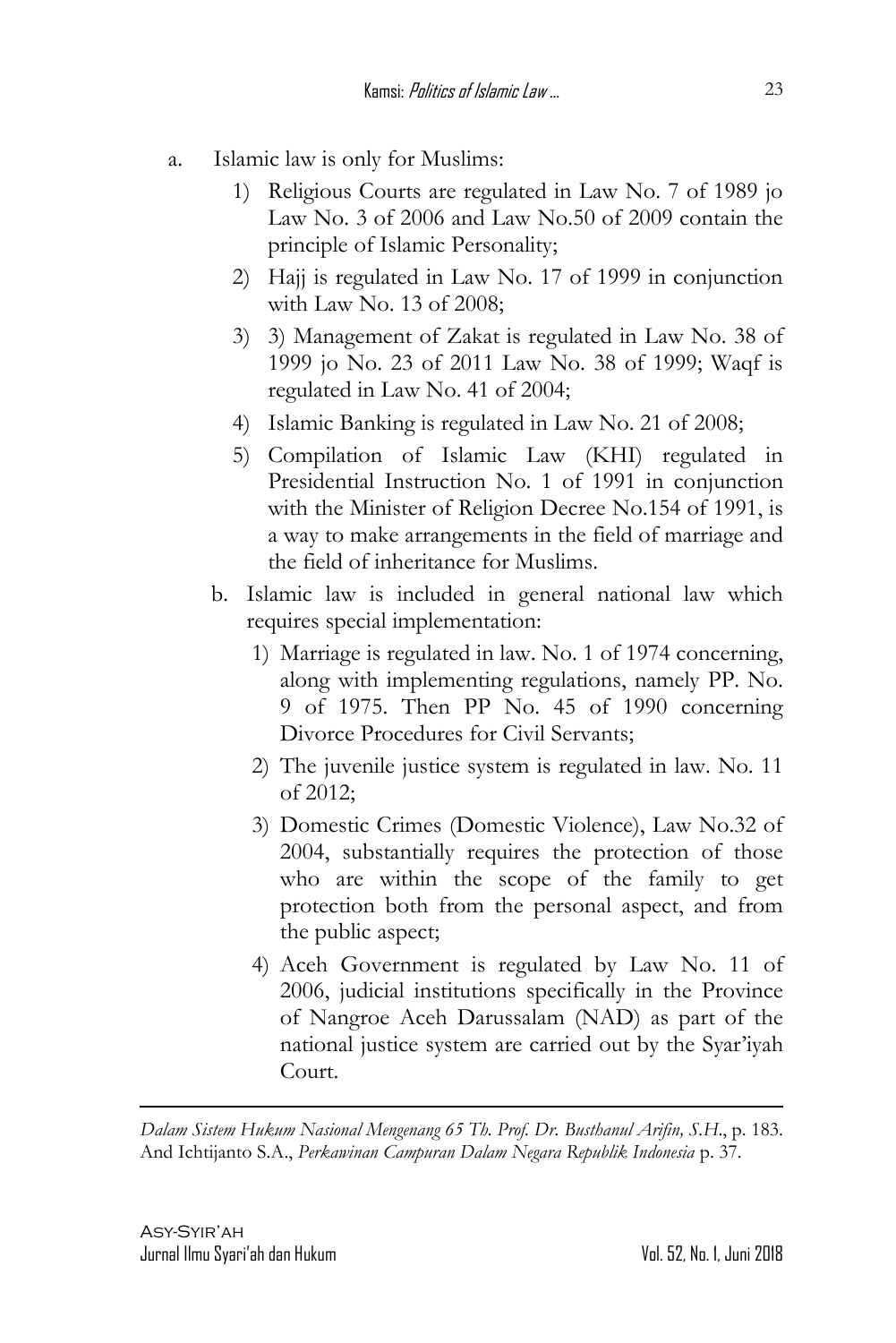c. Islamic law is included in national legislation and applies to every citizen of the

Republic of Indonesia, for example Health is regulated in Law No. 23 of 1990

# **Conclusion**

Law is a political product. Therefore, legal politics tends to describe the political influence of law or the influence of the political system on legal development. Politic of Islamic law is the policy of enforcement of Islamic law as one of the living laws in society, by considering the aspect of diversity (plurality). In the process of enforcement toward the positivization of the law, it is necessary to note the existence of the national guidance. The legislation process is a combination of national legal politics and legal culture. Both of these elements are related to each other. The adjustment of direction and purpose between the two is a determinant factor for the effectiveness of a legislation to achieve an aspirational legal substance in accordance with the wishes and character of society, traditions and the atmosphere of religious life existing in the community. Therefore, the legislation process should take into account the principles of humanity, human rights, and equality before the law.

Positivization of Islamic law is part of the Indonesianization of Islamic law, namely legislation through legal instruments in the Indonesian legal system so that the relationship between the law is no longer dyadic, that is between *fikih* and tradition (Indonesia) only, but also must be triadic by presenting a "third world", namely Indonesian positive law which can give rise to inclusiveness and pluralistaccompanied tolerance with differentiation in unification.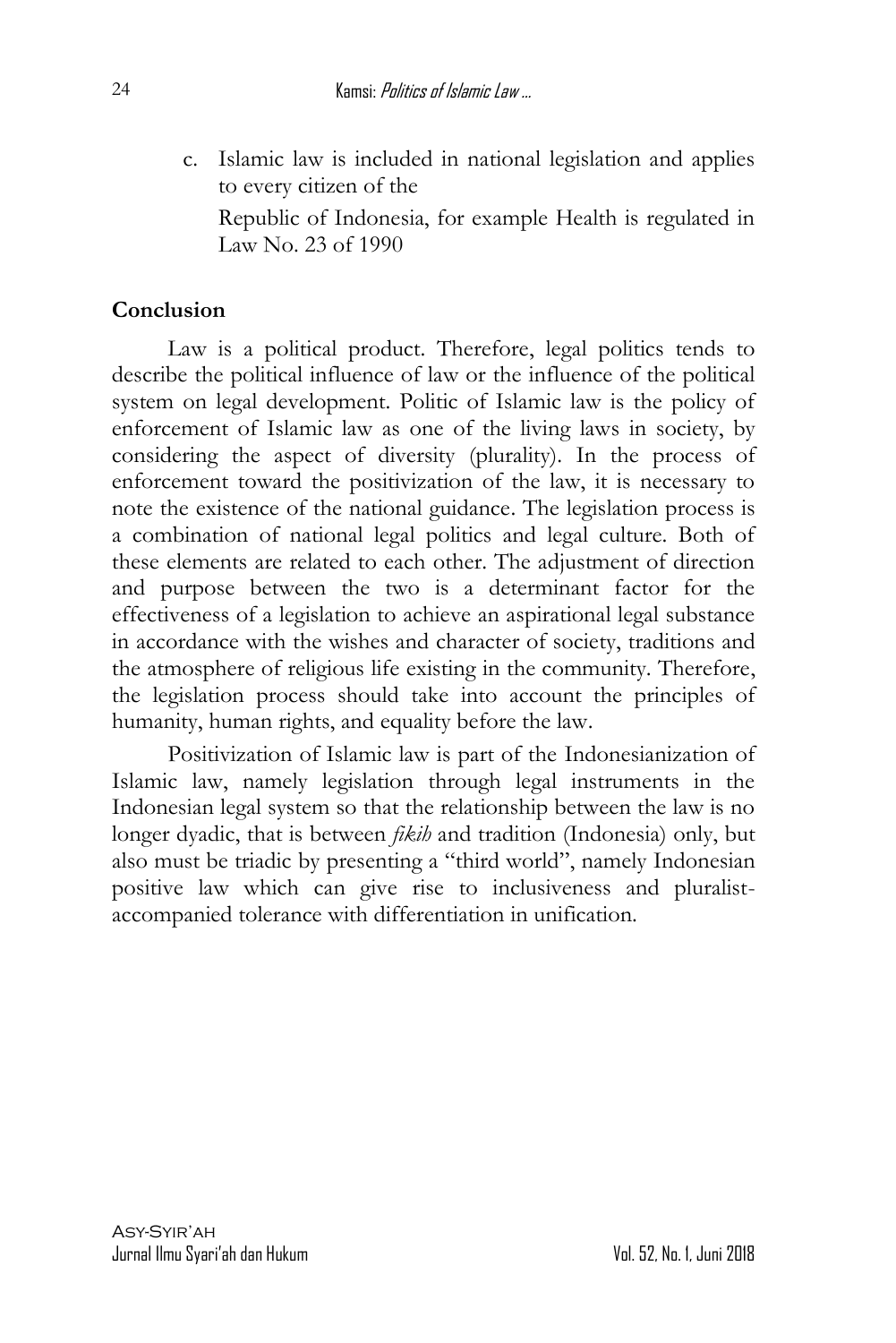#### **Bibliography**

- Abdullah, Abdul Ghani. "Peradilan Agama Pasca UU No.7/1989 dan Perkembangan Studi Hukum Islam di Indonesia". In *Mimbar Hukum*, Number 1, Year V. Jakarta: al-Hikmah & Ditbinpera Islam Depag RI, 1994.
- Abidin, Muhammad Zainal*. [Kedudukan Hukum Islam dalam Negara](http://www.masbied.com/2010/06/04/kedudukan-hukum-islam-dalam-negara-republik-indonesia/)  [Republik Indonesia.](http://www.masbied.com/2010/06/04/kedudukan-hukum-islam-dalam-negara-republik-indonesia/)* [http://www.masbied.com/2010/06/04/](http://www.masbied.com/2010/06/04/%20kedudukan-hukum-islam-dalam-negara-republik-indonesia/) [kedudukan-hukum-islam-dalam-negara-republik-indonesia/.](http://www.masbied.com/2010/06/04/%20kedudukan-hukum-islam-dalam-negara-republik-indonesia/) Retrieved May 16, 2011.
- Ali, Mukti. "Sambutan." In Shiddieqy, Nourouzzaman. *Fikih Indonesia: Penggagas dan Gagasannya, Biografi, Perjuangan dan Pemikiran Teungku Muhammad Hasbi Ash-Shiddieqy*. Yogyakarta: Pustaka Pelajar,1997.
- Amak, F.Z.. *Proses Undang-undang Perkawinan*. Bandung: Al-Ma'arif. 1976.
- Anwar, M. Syafi'i. "Syafii Maarif, Bung Hatta, and Deformalisasi Syariat." In Ghazali, Abd. Rohim & Daulay, Saleh Partaonan (ed.). *Muhammadiyah dan Politik Islam Inklusif: 70 Tahun Ahmad Syafii Maarif*. Jakarta: Maarif Institute for Culture and Humanity, 2005.

\_\_\_\_\_\_\_\_\_\_. *Pemikiran dan Aksi Islam Indonesia: Sebuah Kajian Politik tentang Cendekiawan Muslim Orde Baru.* Jakarta: Paramadina, 1995.

Asmin, Yudian W. "Reorientation of Indonesian Fiqh." In Asmin, Yudian W. (ed.). *Ke Arah Fikih Indonesia: Mengenang Jasa Prof. Dr. T.M. Hasbi ash-Shiddieqy*. Yogyakarta: Forum of Islamic Law Studies Faculty of Syari'ah IAIN Sunan Kalijaga, 1994.

\_\_\_\_\_\_\_\_\_\_. *Ushul Fiqih versus Hermeneutika: Membaca Islam dari Kanada dan Amerika*. Yogyakarta: Nawesea Press, 2011.

- Azizy, A. Qodri. *Eklektisisme Hukum Nasional: Kompetisi antara Hukum Islam dan Hukum Umum*. Yogyakarta: Gama Media, 2002.
	- \_\_\_\_\_\_\_\_\_\_. *Hukum Nasional: Eklektisisme Hukum Islam dan Hukum Umum*. Jakarta: Teraju, 2004.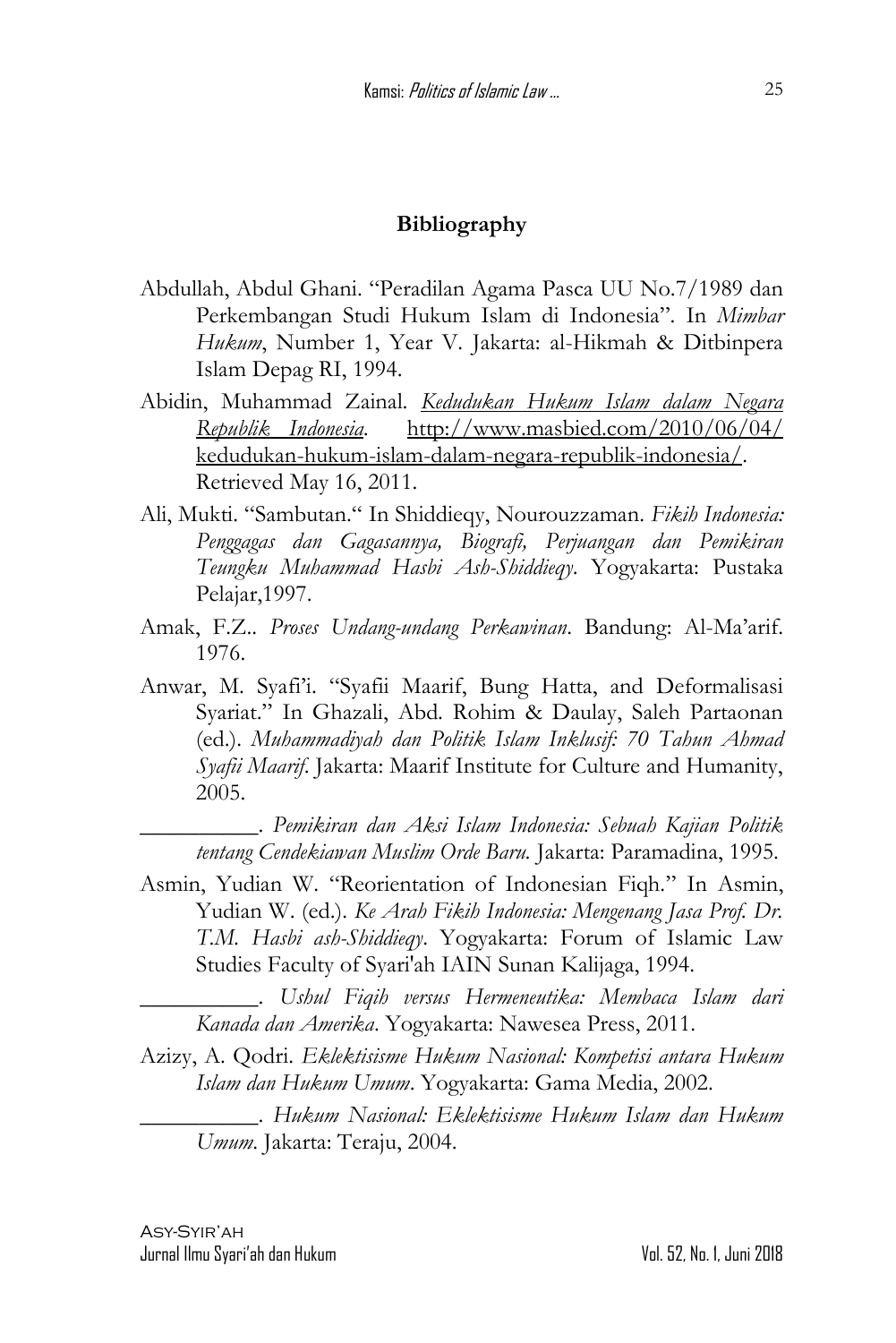- Batubara, Chuzaimah, M.A.. Dissertation Review. Muslim, Joko Mirwan. "Islamic Law and Social Change: A Comparative Study of The Institutionalization and Codification of Islamic Family Law in the Nation State Egypt and Indonesia (1990-1995)". In [http://chuzaimahbb.multiply.com/journal/item/20/Hukum](http://chuzaimahbb.multiply.com/journal/item/20/Hukum%20_Islam_di)  [\\_Islam\\_di\\_](http://chuzaimahbb.multiply.com/journal/item/20/Hukum%20_Islam_di)Mesir\_dan\_Indonesia. Retrieved June 10, 2011.
- Benda, Harry J.. *Bulan Sabit dan Matahari Terbit Islam Indonesia pada Masa Pedudukan Jepang*. Daniel Dhakidae (translate). Jakarta: Pustaka Jaya, 1980.
- Cammack, Mark. "Indonesia's 1989 Religious Judicature Act: Islamization of Indonesia or Indonesianization of Islam<sup>2</sup>" In Salim, Arskal dan Azra, Azyumardi (ed.). *Shari'a and Politics in Modern Indonesia*. Singapore: Institute of Southeast Asian Studies, 2003.
- Faissal, Ahmad. *Rekonstruksi Syariat Islam: Kajian Tentang Pandangan Ulama Terhadap Gagasan Penegakkan Syari`at Islam oleh KPPSI di Sulawesi Selatan*. Yogyakarta: Dissertation of UIN Sunan Kalijaga Graduate Program, 2004.
- Firdaus. "Politik Hukum di Indonesia (Kajian Dari Sudut Pandang Negara Hukum)". In *Journal of Islamic Law*, Volume 12, Number 10, September 2005.
- Gibb, H.A.R.. *The Modern Trends in Islam*. Chicago: The University of Chicago Press, 1950.
- Halim, Abdul. *Politik Hukum Islam di Indonesia Kajian Posisi Hukum Islam dalam Politik Hukum Pemerintahan Orde Baru dan Era Reformasi*. Jakarta: Badan Litbang dan Diklat Departemen Agama RI, 2008.
- Hizbut Tahrir Indonesia. *Menegakkan Syariah Isl*am. Jakarta: HTI, 2002.
- Ichtijanto S.A. *Perkawinan Campuran Dalam Negara Republik Indonesia*. Jakarta: Badan Litbang Agama and Diklat Keagamaan Departemen Agama RI, 2003.
	- \_\_\_\_\_\_\_\_\_\_. "Prospek Peradilan Agama Sebagai Peradilan Negara dalam Sistem Politik Hukum di Indonesia." In Ahmad, Amrullah et.al.. *Dimensi Hukum Islam dalam Sistem Hukum Nasional: Mengenang 65 Th. Prof. Dr. Busthanul Arifin, S.H*.. Jakarta: Gema Insani Press, 1996.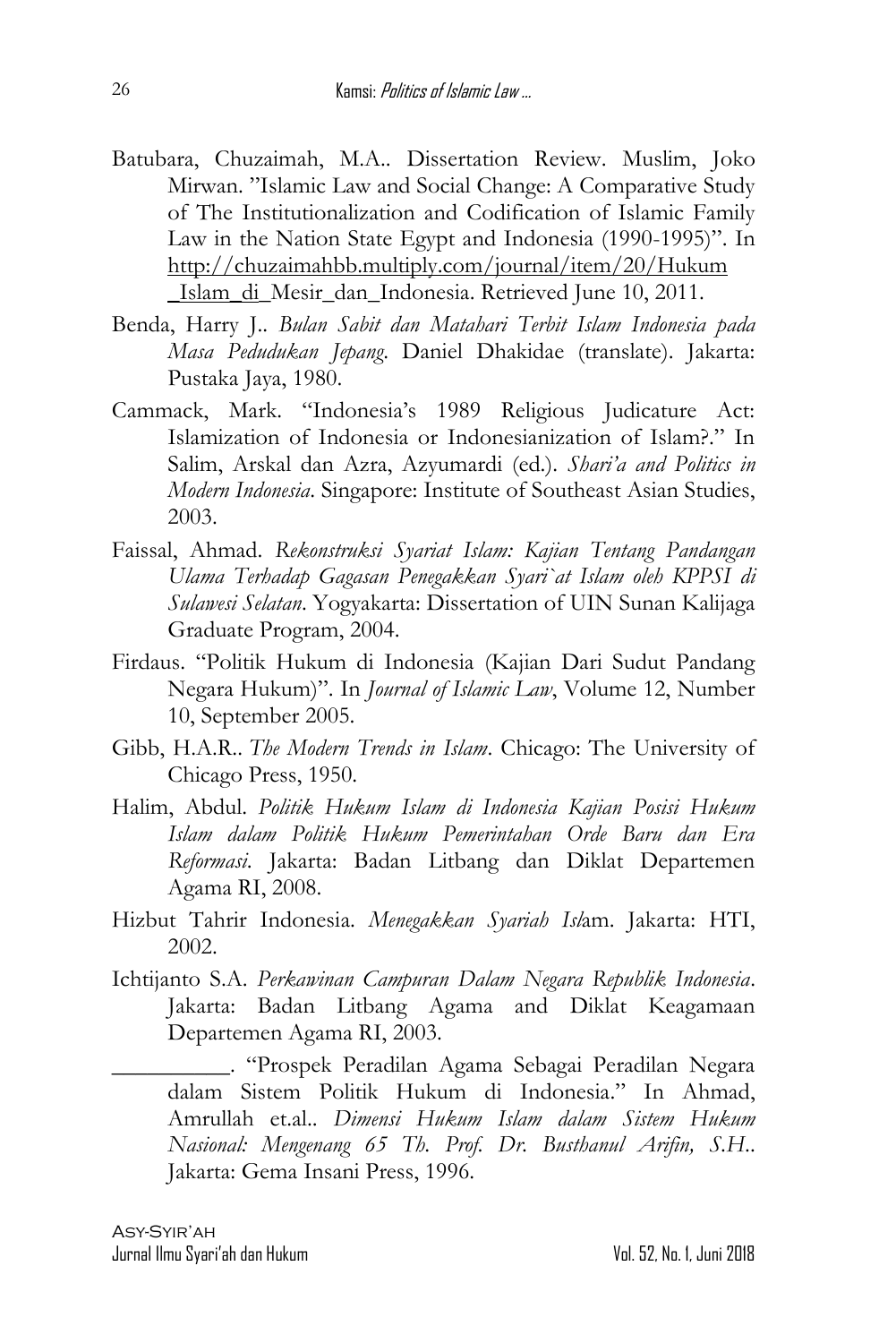- Jazuni. *Legislasi Hukum Islam di Indonesia*. Bandung: Citra Aditya Bakti, 2005*.*
- Ka'bah, Rifyal. *Hukum Islam di Indonesia.* Jakarta: Universitas Yarsi, 1999.
- Kamsi. *Pemikiran Hukum Islam dan Peradilan Agama di Indonesia*. Yogyakarta: Cakrawala Media, 2007.
- Kusuma, MR. AB. *Lahirnya Undang-Undang Dasar 1945.* Jakarta: Badan Penerbit Fakultas Hukum Universitas Indonesia, 2004.
- Lukito, Ratno. *Hukum Islam dan Realitas Sosial.* Yogyakarta: Fakultas Syari'ah UIN Sunan Kalijaga, 2008.
- Lukito, Ratno. *Tradisi Hukum Indonesia.* Yogyakarta: Teras, 2008.
- M.D., Moh. Mahfud. "Perjuangan dan Politik Hukum Islam di Indonesia." In Anwar, Syamsul. *Antologi Pemikiran Hukum Islam di Indonesia antara Idealitas dan Realitas*. Yogyakarta: Faculty of Shari'ah UIN Sunan Kalijaga, 2008.

\_\_\_\_\_\_\_\_\_\_. "Politik Hukum: Perbedaan Konsepsi Antara Hukum Barat Dan Hukum Islam." In *al-Jami'ah.* IAIN Sunan Kalijaga Yogyakarta, No. 63/VI/1999.

\_\_\_\_\_\_\_\_\_\_. *Pergulatan Politik Hukum di Indonesia.* Yogyakarta: Gama Media, 1999.

- Maarif, A. Syafii. *Islam dan Politik di Indonesia pada Masa Demokrasi Terpimpin (1959-1965).* Yogyakarta: IAIN Sunan Kalijaga Press, 1988.
- Mahendra, Yusril Ihza. "Hukum Islam dan Pengaruhnya terhadap Hukum Nasional Indonesia." In a Seminar on Islamic Law in Southeast Asia by the Syari'ah Faculty of Syarif Hidayatullah State Islamic University, on December 5, 2005.
- Minhaji, Akh. "Modern Trends in Islamic Law: Notes on J.N.D. Anderson's Life and Thought". In *al*-*Jami*'ah, Volume 39, Number 1, January-June 2001.
- Mudzhar, H.M. Atho. *Membaca Gelombang Ijtihad: Antara Tradisi dan Liberasi.* Yogyakarta: Titian Ilahi Press, 1998.
- An-Naim, Abdullah Ahmad. *Dekonstruksi Syari'ah: Wacana Kebebasan Sipil, Hak Asasi Manusia dan Hubungan Internasional dalam Islam*. Yogyakarta: LKiS, 1994.

Asy-Syir'ah Jurnal Ilmu Syari'ah dan Hukum Vol. 52, No. 1, Juni 2018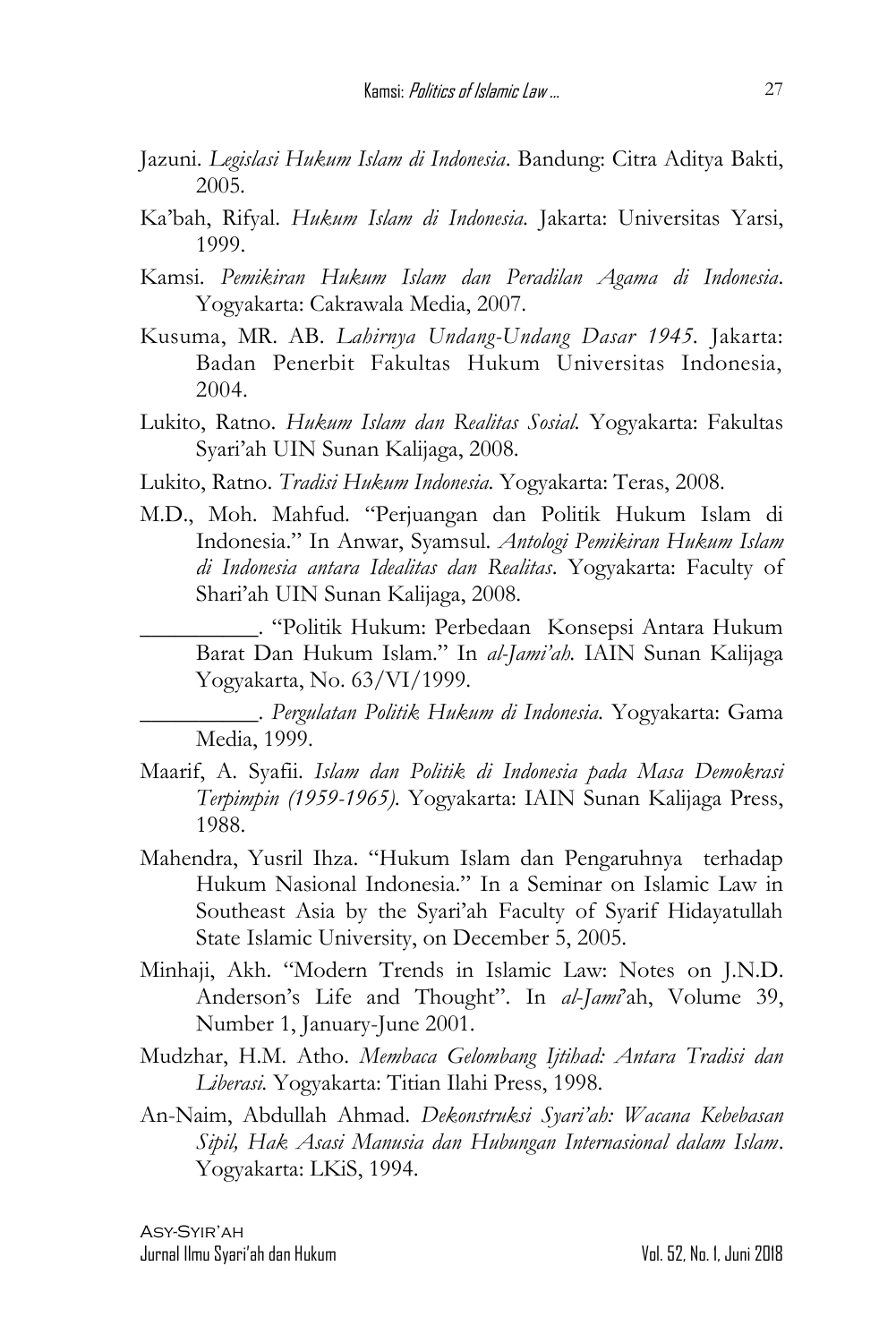\_\_\_\_\_\_\_\_\_\_. *Islam dan Negara Sekuler: Menegosiasikan Masa Depan Syari'ah.* Bandung: Mizan, 2007.

- Najih, Mokhammad. Paper provided for Conference on "Religion, Law, and Social Stability" Brighman Young University, Provo, Utah US, 1-4 Oktober 2016.
- Noer, Diliar*. Gerakan Modern Islam di Indonesia 1900-1942*. Jakarta: LP3ES, 1996.
- Praja, Juhaya S. "Pengantar". In Surjaman, Tjun (ed.). *Hukum Islam di Indonesia Pemikiran dan Praktek.* Bandung: PT Remaja Rosdakarya, 1991.
- Prawiranegara, Alamsjah Ratu. "Strategi Perjuangan Umat Islam di Bidang Hukum." In Ahmad, Amrullah et.al.. *Dimensi Hukum Islam Dalam Sistem Hukum Nasional Mengenang 65 Th. Prof. Dr. Busthanul Arifin, S.H*.. Jakarta: Gema Insani Press, 1996.
- Rais, M. Amin. *Cakrawala Islam Antara Cita Dan Fakta*. Bandung: Mizan, 1987.
- Rosadi, Aden. *Tentang Legislasi dan Politik Hukum di Indonesia*. Paper presented at the National Seminar of STAIN Jurai Siwo Metro, May 31, 2016.
- Rosyadi, A. Rahmat dan Ahmad, H.M. Rais. *Formalisasi Syari'at Islam Dalam Perspektif Tata Hukum Indonesia*. Jakarta: Ghalia Indonesia, 2004.
- Salim, Arskal and Azra, Azyumardi. 'Introduction the State and Shari'a in the Perspective of Indonesian Legal Politics.' In Salim, Arskal and Azra, Azyumardi (ed.). *Shari'a and Politics in Modern Indonesia*. Singapore: Institute of Southeast Asian Studies, 2003.
- Siregar, Bismar. "Hukum Islam Sebagai Institusi Keagamaan." In Surjaman Tjun (ed.). *Hukum Islam di Indonesia Pemikiran dan Praktek*. Bandung: Penerbit PT Remaja Rosdakarya, 1991.
- Soekarno. *Di Bawah Bendera Revolusi*. Djakarta: Panitya Penerbit Di Bawah Bendera Revolusi, 1964.
- Suharso, Pudjo. "Pluralisme Bangsa Menuju Indonesia Baru." In Muzayyad, Khamami Zada-Idy (Ed.). *Wacana Politik Hukum dan Demokrasi Indonesia*. Yogyakarta: Student Senate of Syari'ah Faculty IAIN Sunan Kalijaga with Pustaka Pelajar, 1999.

28